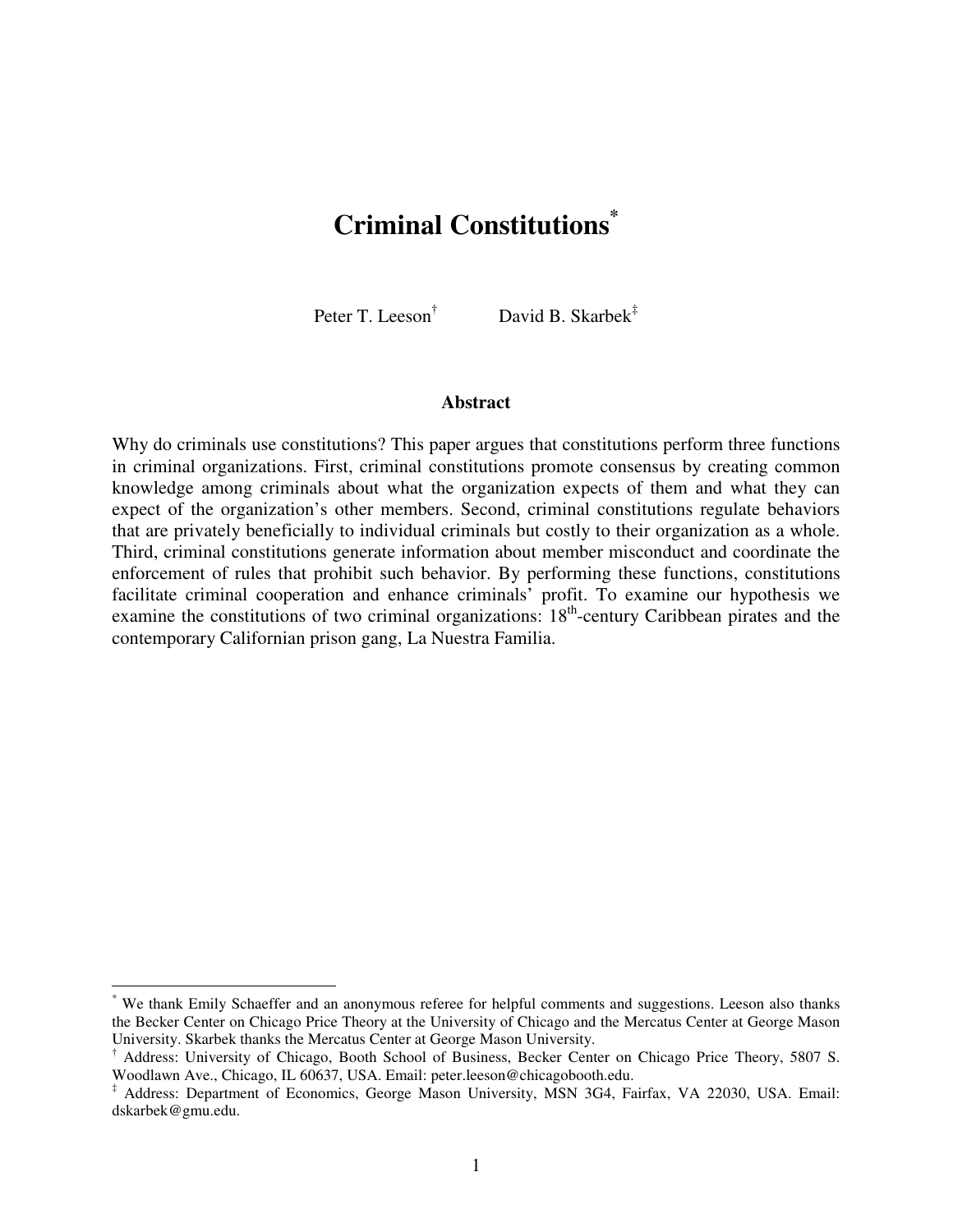### **1 Introduction**

l

Nearly all kinds of criminal organizations rely on constitutions. Twenty-two of the 37 street gangs Jankowski (1991: 78-82) studied have written constitutions. Sicilian Mafiosi follow a largely unwritten code of rules; and recently police found a written set of "ten commandments" outlining the Mafia's core "laws" (Gambetta 1993; Lubrano 2007). Kaminski (2004) identifies extensive (yet unwritten) rules dictating nearly every aspect of incarcerated Polish prisoners' lives, from what words are acceptable to use in greeting a stranger to how and when to use the bathroom. Even Caribbean pirates had constitutions (Leeson 2007a, 2009a, 2009b). The National Gang Crime Research Center considers constitutions so central to criminal organizations that the use of a constitution is one of the defining characteristics it uses when classifying gangs (Knox 2006: 22-25).

Criminal organizations' common use of constitutions surprises many people. Most observers expect either that the interactions between outlaws are themselves lawless or that outlaws maintain order in their organizations through charismatic and fear-instilling "bosses" who wield unconstrained power in their organizations.<sup>1</sup> This surprise is warranted. It does seem strange that individuals whose way of life is predicated on flouting one set of laws (the government's) would be sticklers about following laws of their own.<sup>2</sup> Why are constitutions so popular with criminals? And what purpose do criminal constitutions serve?

Our theory of criminal constitutions is rooted in the idea of profit-maximizing criminals. To maximize profits, indeed, in many cases, to make any profits at all, criminals must cooperate

<sup>&</sup>lt;sup>1</sup> As Leeson and Rogers (2009) point out, some criminal organizations come closer to approximating this latter situation than others. However, even the most "boss-driven" criminal organization, the Sicilian Mafia, is regulated by a constitution at some level.

<sup>&</sup>lt;sup>2</sup> The parallels between criminal organizations and nation states extend beyond written constitutions. The literature on organized crime argues that they provide services traditionally performed by governments—enforcement of contracts and protection of property rights—when legitimate governments cannot or will not do so (see, for instance, Gambetta 1993; Fiorentini and Peltzman 1995; Skaperdas 2001; Sobel and Osoba 2009).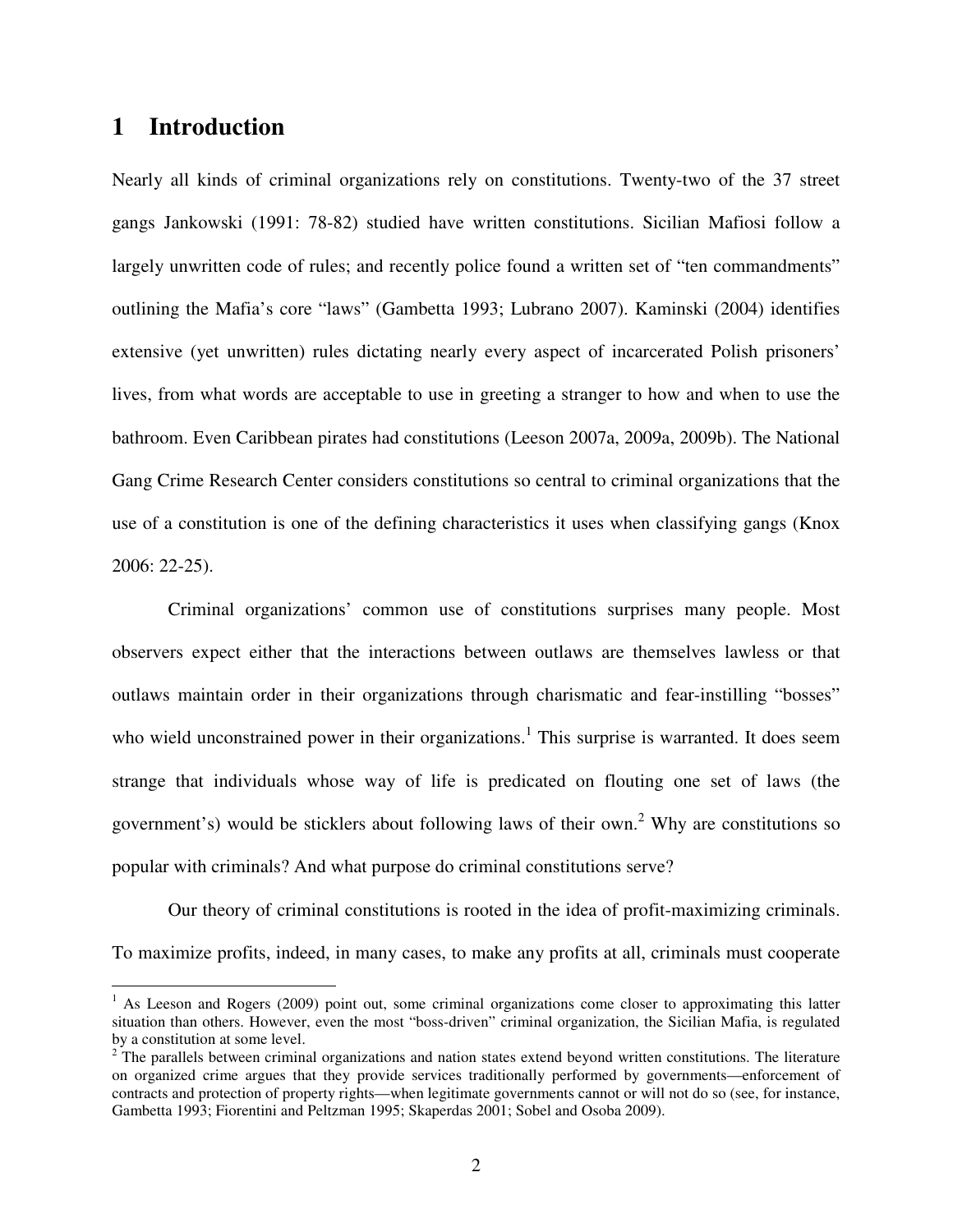with one another. Criminals cannot rely on government to create or enforce laws governing their activities or interactions.<sup>3</sup> Further, criminal organizations may find it difficult to secure cooperation among their members because their members are criminals. Unlike legitimate citizens, criminals have demonstrated a willingness to engage in precisely those behaviors—theft and violence—that pose the greatest threat to cooperation. They are therefore especially unlikely to avoid such behaviors "naturally" or for others' sake.

To prevent such activities from undermining the profitability of cooperation, criminals devise constitutions that create and enforce rules that promote productive intra-organizational interactions and prevent behavior that is detrimental to their organization.<sup>4</sup> We argue that criminal constitutions achieve this by performing three functions. First, criminal constitutions promote consensus by creating common knowledge among criminals about what the organization expects of them and what they can expect of the organization's other members. Second, criminal constitutions regulate behaviors that are privately beneficially to individual criminals but costly to their organization as a whole. Third, criminal constitutions generate information about members' misconduct and coordinate the enforcement of rules that prohibit such behavior. Criminal organizations adopt constitutions because they facilitate cooperation and enhance profits.<sup>5</sup>

To examine our hypothesis we examine the constitutions of two criminal organizations: 18<sup>th</sup>-century Caribbean pirates and the contemporary Californian prison gang, La Nuestra

 $\overline{a}$ 

 $3$  There is an extensive literature that examines self-governance theoretically and empirically (see, for instance, Benson 1990; Ellickson 2005; Leeson 2007b, 2007c, 2007d, 2008, 2009e; Schaeffer 2008).

<sup>&</sup>lt;sup>4</sup> The difficulties of criminal enterprise extend beyond cooperation within the organization and to strategic cooperative and non-cooperative games with victims, other criminals, and the police. See, for example, important work by Konrad and Skaperdas (1997, 1998), Gambetta (1994), and Smith and Varese (2001).

<sup>&</sup>lt;sup>5</sup> The organizational issues confronting criminals are part of a larger literature on the economics of crime that examines the determinants of crime (Levitt 2004; Glaeser, Sacerdote, and Scheinkman 1996), its social costs (Anderson 1999), optimal deterrence theories, (Levitt 1998), and policy implications (DiIulio 1996; Miron and Zwiebel 1995). This literature was pioneered by Becker (1968). See also, Anderson (1979); Reuter (1985); Jennings (1984); Arlacchi (1989); Dick (1995); Konrad and Skaperdas (1998); Garoupa (2000); Chang et al. (2005).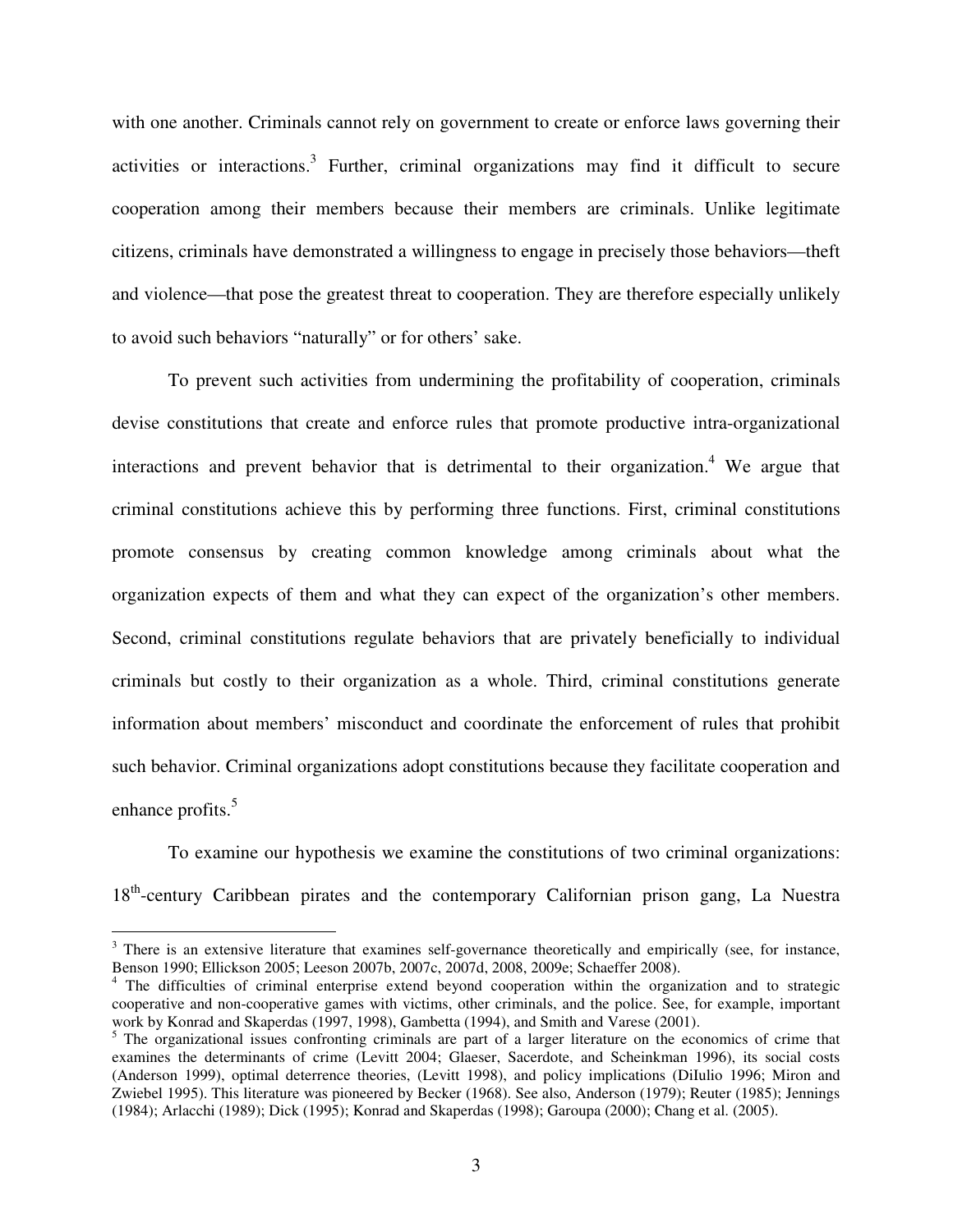Familia. We focus on pirates' and La Nuestra Familia's criminal organizations and associated constitutions for three reasons. First, they allow us to consider the emergence and use of constitutions in criminal organizations engaged in very different kinds of crime. Pirates primarily raised their revenue by plunder. In contrast, prison gangs (although also engaged in theft and murder) earn much of their revenue through voluntary illicit transactions, such as narcotics distribution. Second, these criminal organizations' ethnic mixes are very different. La Nuestra Familia is an ethnically homogenous criminal organization. In contrast, pirate ships were remarkably diverse. This has an important effect on the emphases given to different aspects of these criminal organizations' constitutions. Finally, although both of these criminal organizations rely on constitutions, their organizational structures are very different. Pirate organization was extremely "flat" and concentrated in a small centralized area—the pirate ship (Leeson and Rogers 2009). La Nuestra Familia is a hierarchically organized criminal firm that exists across many prisons and whose members are dispersed across a large state. By comparing how constitutions function in these two contrasting criminal organizations, we're able to better understand criminal constitutions' purpose and the logic driving their adoption.

## **2 A Theory of Criminal Constitutions**

Like legitimate firms, the allure of profit motivates criminal enterprise. To successfully pursue profit, criminals must cooperate with one another. The criminal organization—a collection of criminals working together in the same criminal business toward a common end—is the traditional means of such cooperation. Even when a particular criminal enterprise does not require team production, it still behooves criminals in the same industry to cooperate, if only to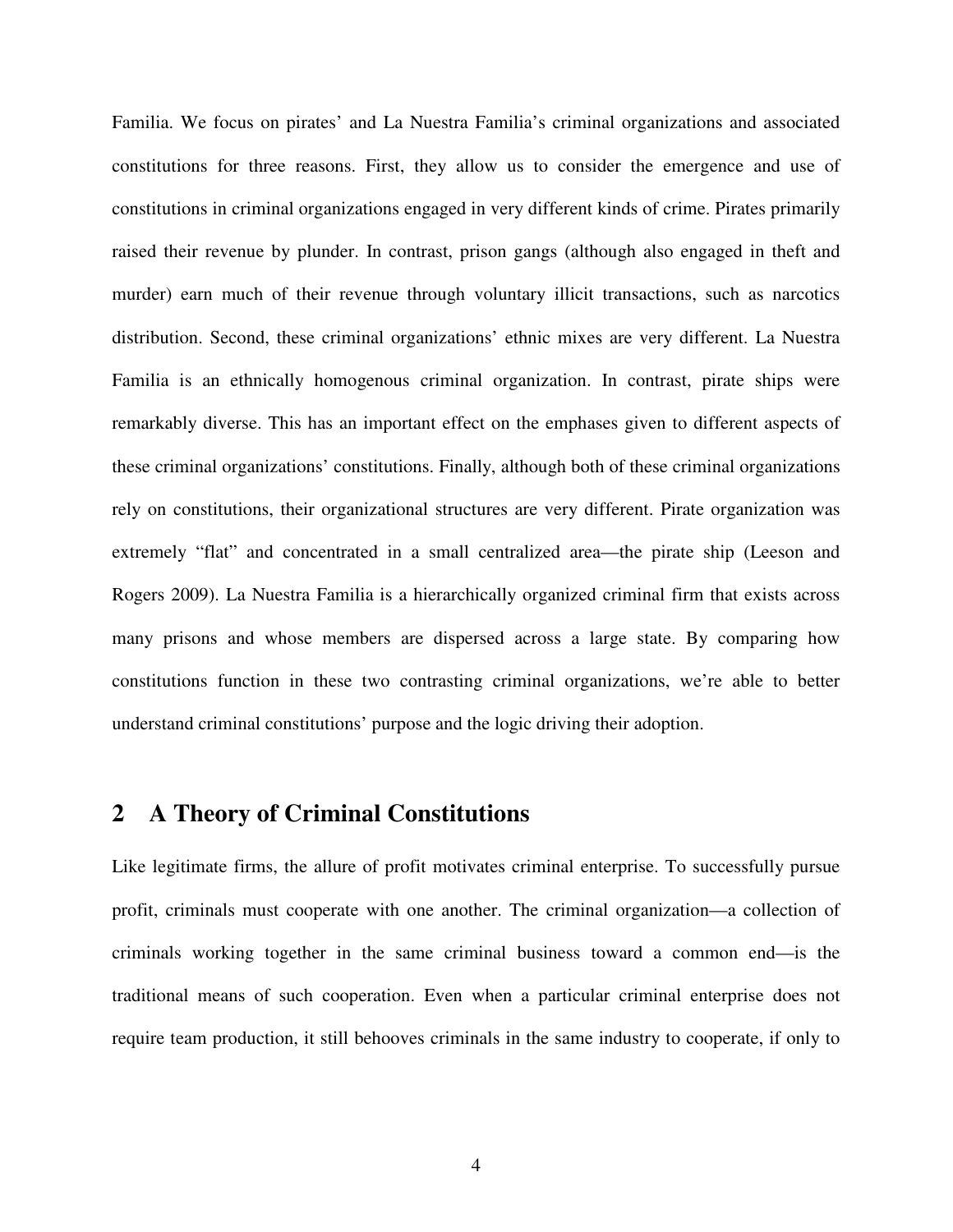cartelize production (Leeson and Rogers 2009). The illicit nature of criminals' business precludes their reliance on government to facilitate cooperation, so criminals must be self-reliant.

 Constitutions perform three functions that help criminals create cooperation. First, constitutions create consensus by generating common knowledge about the organization's rules. If the criminals who compose an organization have different ideas and expectations about what members' rights and duties consist of, how the organization does or should work, or what the organization's goals are, conflict is likely and criminals will often work at cross-purposes. In contrast, common knowledge exists when all members of an organization know the rules, everyone knows that everyone knows the rules, and everyone knows that everyone knows that everyone knows the rules, *ad infinitum*. 6

Constitutions create common knowledge by making the organization's rules explicit. They enumerate the most critical expectations of members' behavior, such as how members join, the rules of organizational decision making, the rules of commitment, the rights of membership, and restrictions on members' behavior.<sup>7</sup> Common knowledge about the organization's rules creates common expectations among the organization's members. Whether they are written or unwritten, because they are *constitutional* rules, the organization requires that all members be introduced to these rules and familiar with their essential components. The organization introduces potential members to constitutional rules so that potential members have an understanding of what the rules entail when making their decision about joining. Common

<sup>&</sup>lt;sup>6</sup> On the role of common knowledge in facilitating criminal behavior by 18<sup>th</sup>-century merchant sailors, see Leeson (2009c).

<sup>&</sup>lt;sup>7</sup> Successful criminal cooperation within the organization is necessary but not sufficient for the organization to succeed. Characteristics of life outside of the criminal organization, such as the local economy, also affect their ability to thrive. For example, examining the 'Ndrangheta in Northern Italy, Varese (2006a) argues that construction companies' reliance on illegal workers provided an important opportunity for the 'Ndrangheta to establish itself. These two spheres—one within the organization and the other, the environment the organization acts in—can affect each other too. For example, the reciprocal influence between the Yakuza and Japanese films on organized crime led to the latter's decline and reduced the former's reputational capital (Varese 2006b).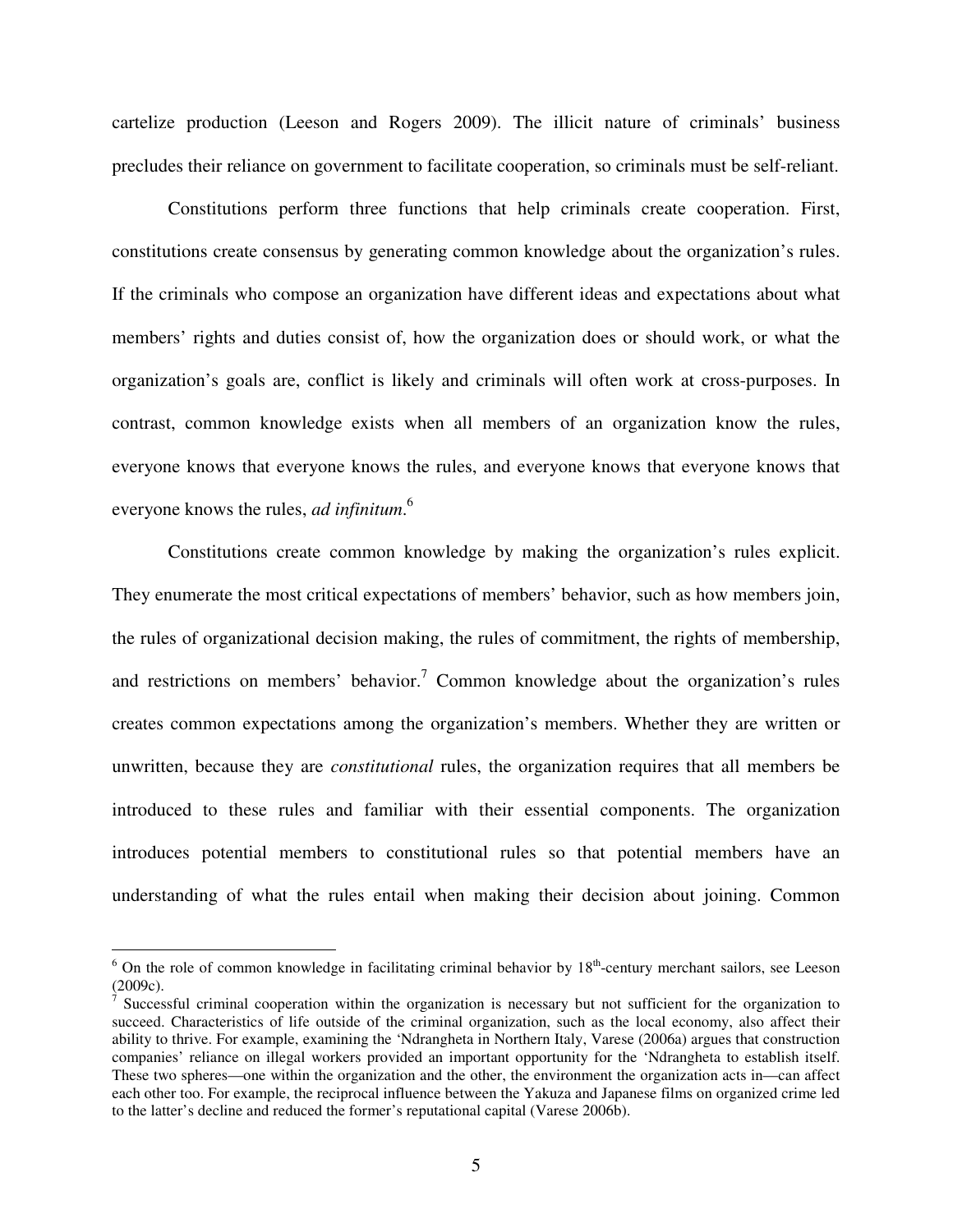expectations promote intra-organizational consensus by putting all of the organization's members "on the same page" with respect to duties, privileges, and obligations of their and others' membership. By creating this common knowledge, constitutions greatly reduce the potential for intra-organizational conflicts.

Criminal constitutions also promote consensus by creating "entrance requirements" for would-be members. If each would-be member must acknowledge and agree to the organization's constitutional rules before he can join, every other member of the organization can have greater confidence that the would-be member's intentions comport with their own. Requiring *ex ante* agreement to constitutional rules serves to sort would-be organization members into those who agree to be bound by the organization's constitutional rules, and thus are permitted membership, and those who refuse to be bound by these rules, and thus are denied membership. The organization therefore consists only of criminals who agree to be bound by the same set of rules that other members have agreed to be bound by.

Having all of a criminal organization's members' expectations aligned is particularly important for outlaws precisely because they are outlaws. The possibility of a disgruntled organization member informing law enforcement about sensitive information poses a serious threat to the organization's existence and profitability. Because of this threat, consensus is especially important in criminal organizations. In contrast, legitimate organizations do not typically fear a dismissed employee, even when disgruntled, because they are not engaged in illegal activity. Furthermore, state-enforced contracts, such as non-disclosure agreements, effectively protect legitimate organizations' sensitive information. Thus, while having the same high level of constitutional commitment across members is critically important for criminal organizations, it is not so important for legitimate organizations.

6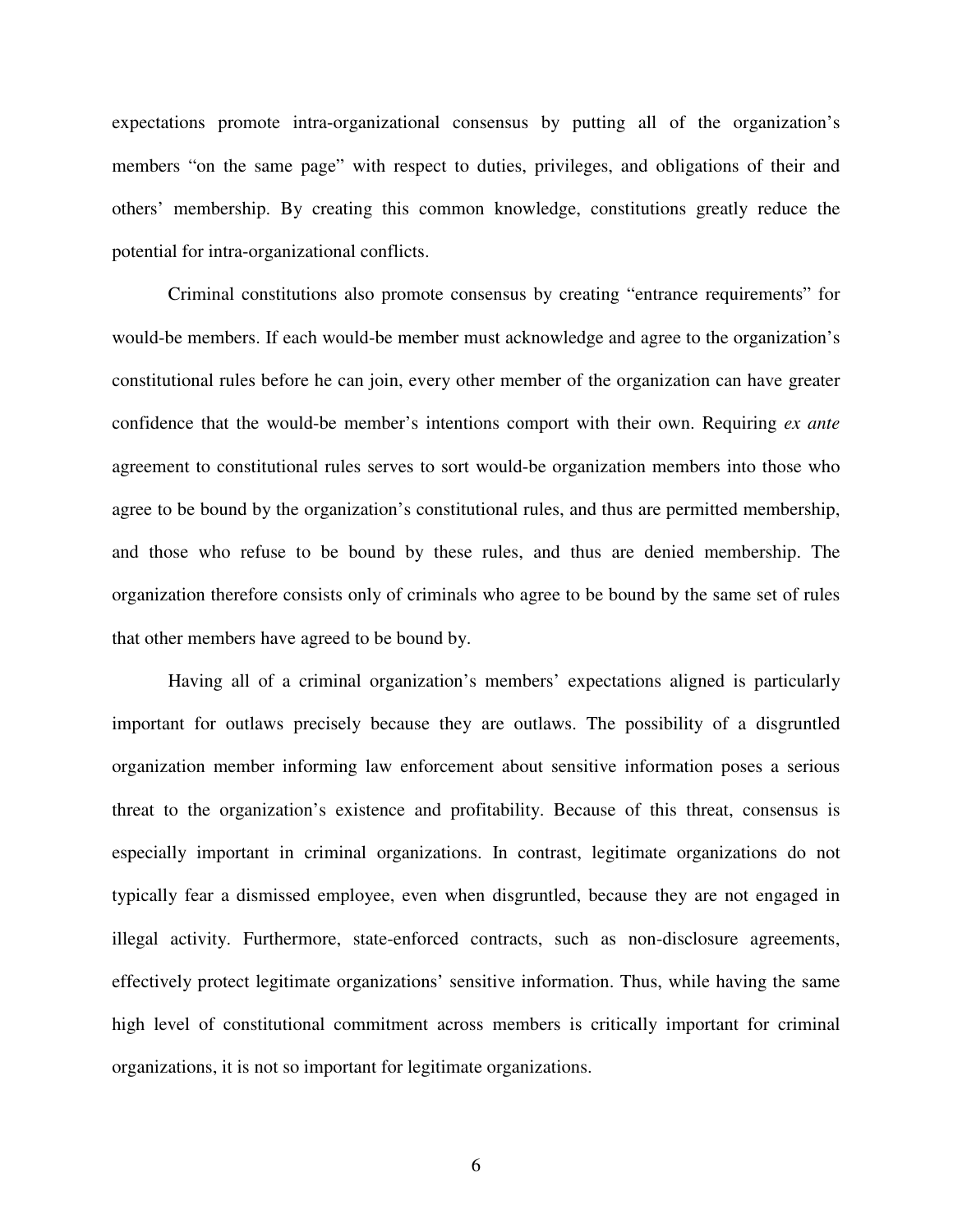Second, criminal constitutions regulate individual behaviors that are privately beneficial but harmful to the organization. In legitimate organizations, individuals have opportunities to engage in behaviors that improve their own situation but adversely affect others in the organization. This is also true in criminal organizations. For instance, the leaders of a criminal organization may use their positions of authority to prey on lower-ranking members. If lowerranking members must devote resources to avoiding their superiors' predation, organizational productivity declines. Unless the organization's leader is the sole residual claimant on the organization's profits (in which case he fully capitalizes the productivity losses of his predation), he may have an incentive to engage in predation.

Alternatively, lower-ranking organization members may be tempted to engage in activities that undermine their colleagues' welfare. For example, a drug-selling gang may have an agreement with a neighboring gang not to sell drugs in the latter's territory. This agreement is beneficial for both gangs as a whole because it prevents a costly war. However, an individual gang member of the former group can benefit by "chiseling" and selling drugs in the other gang's territory against the agreement. If his chiseling goes undetected, this gang member will enjoy profits that his fellow gang members do not. However, if the other gang detects him, the chiseler's behavior will lead to a war against his gang, which will harm the chiseler, but by only a fraction of the total harm his gang incurs.

Several other behaviors that members of criminal organizations may engage in can also generate significant negative spillovers for their colleagues. Consider, for example, "communication cheating." Because they wish to avoid arrest and incarceration, criminal organizations often create rules restricting the manner and timing of inter-criminal communication. For example, prison gang members develop elaborate codes and ciphers, learn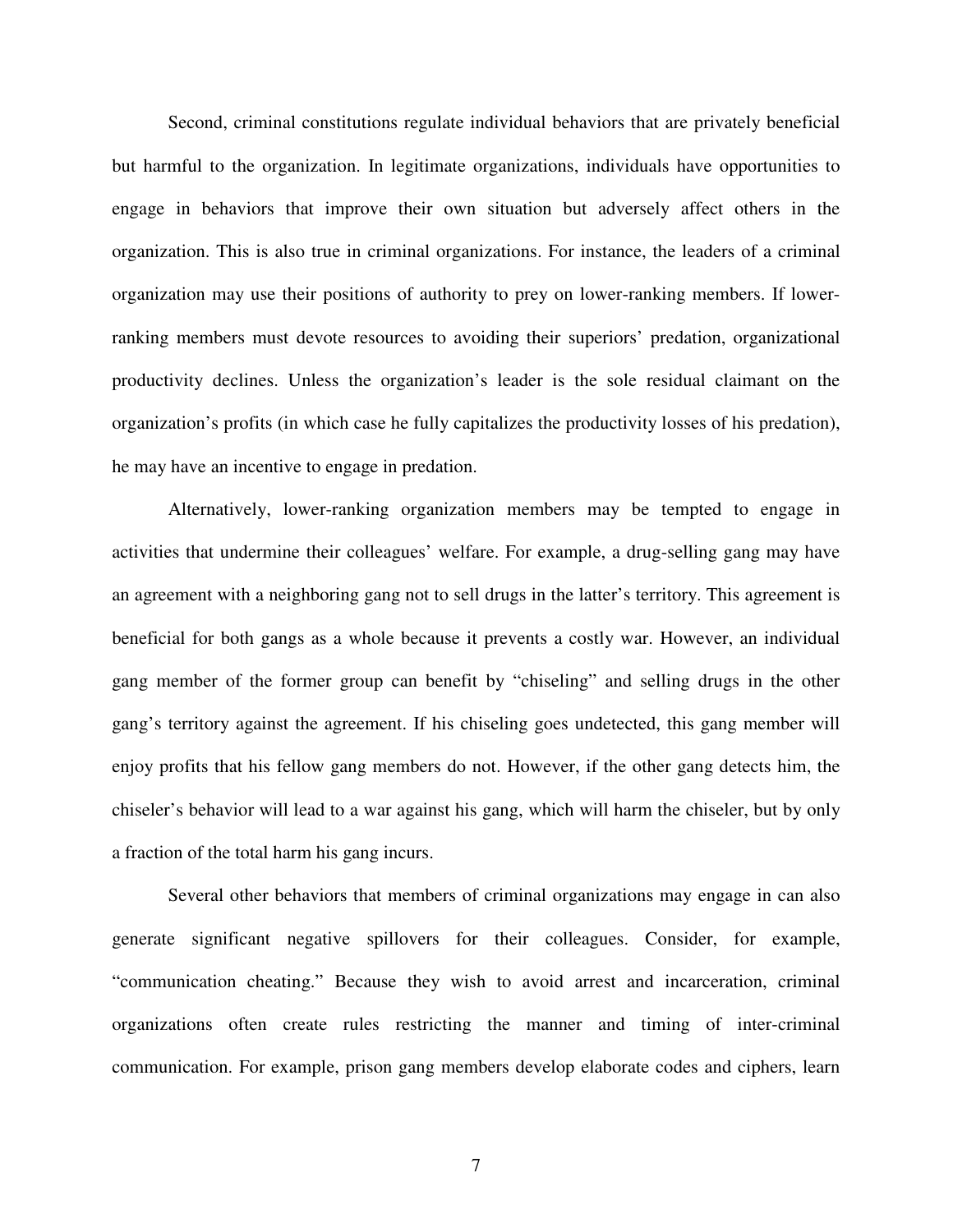obscure languages (such as the Aztec language *Nahuatl*), hide messages in artwork, and even write letters in urine, which correctional officers are less likely to see, but can be revealed by a knowing recipient.<sup>8</sup> Communication restrictions are very important for the overall criminal organization but are costly for individual organization members to follow. It is difficult and unpleasant to write and decode secret messages written in urine. An individual gang member may desire to avoid these costly communication techniques but, in doing so, he risks providing evidence that can incriminate members of the entire organization. This is especially so in the United States where the Pinkerton Doctrine makes each co-conspirator in a criminal enterprise responsible for reasonably foreseeable crimes committed by all other members of the organization. Each member's ability to commit crimes covertly therefore significantly affects each other's livelihoods (Pinkerton v. United States, 328 U.S. 640 [1946]). Constitutional rules that deter such behaviors prevent privately beneficial but organizationally costly behaviors that threaten to undermine organization members' ability to cooperate. In this way, constitutions help criminals cope with divergences between intra-organizational private and social costs that would otherwise threaten criminals' ability to work together for profit.

Third, criminal constitutions generate information about member misconduct and coordinate the enforcement of the organization's rules. Enforcing rules can be difficult. In the absence of explicit rules defining acceptable behavior, it can be hard for members to know whether one of their colleagues' questionable behaviors is legitimate or not. Further, if one member observes misconduct, he may be unlikely to intercede to stop it. If he alone challenges his comrade's behavior, he may be subject to reprisals. Without an explicit rule that prohibits the observed behavior, the member may lack confidence in his ability to successfully challenge his comrade. If he alone expects to challenge his comrade, he may also feel that he does not have the

l

 $8$  For an excellent discussion of the rules governing inter-criminal communication, see Gambetta (2009).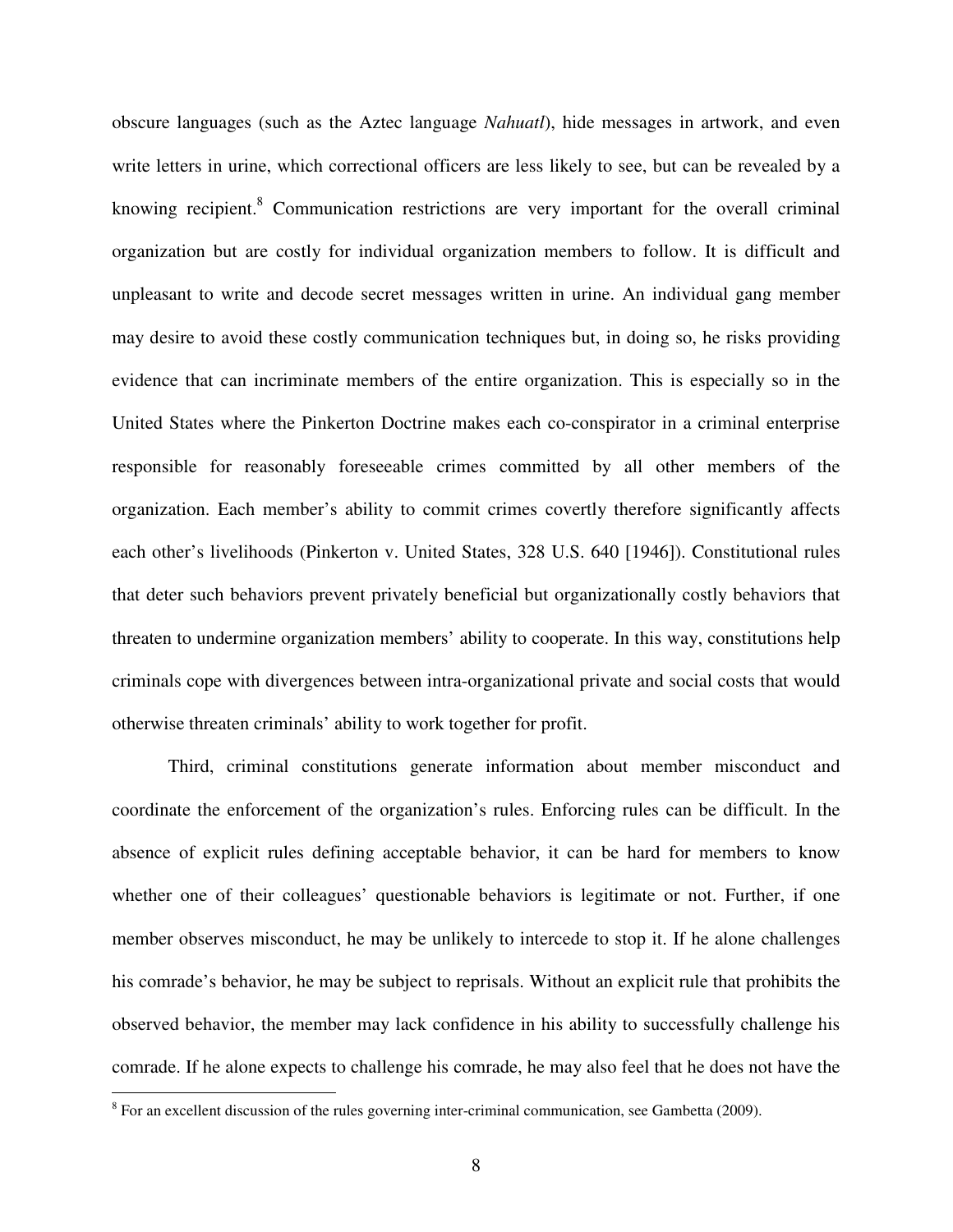support of others required to do so successfully. Even if an organization member is willing to risk challenging and attempting to discipline another member, he may find it hard to do so if effective discipline, such as ostracism, must be jointly produced.

Criminal constitutions help overcome these obstacles to rule enforcement. Because constitutions explicitly define acceptable behavior and stipulate penalties for violating such behavior, they make rule violations easier to detect and coordinate members' response to these violations. Constitutions clarify ambiguities about when misconduct has occurred and about how members are supposed to react to such behavior. Additionally, by creating common expectations among all organization members about how to handle misconduct, constitutions assist the enforcement of their terms by improving the probability that multiple members will challenge prohibited behavior by another member. In this way, constitutions also make jointly produced punishments possible.

Criminal constitutions vary considerably in their length, level of detail, and focus. Some organizations emphasize one of the three functions discussed above, while other organizations emphasize different functions. These differences reflect particular criminal organizations' specific needs. For example, given the different criminal activities Caribbean pirates and California prison gangs are in engaged in, and the different contexts in which they operate, these criminal organizations have rather different criminal constitutions. Despite these variations in emphasis, both organizations' constitutions perform all three functions discussed above. In the analyses that follow we recount elements of each of these criminal organizations' constitutions to illuminate the three functions of criminal constitutions that our theory identifies. The Appendix to this paper contains each organization's constitution in full. In that Appendix we code each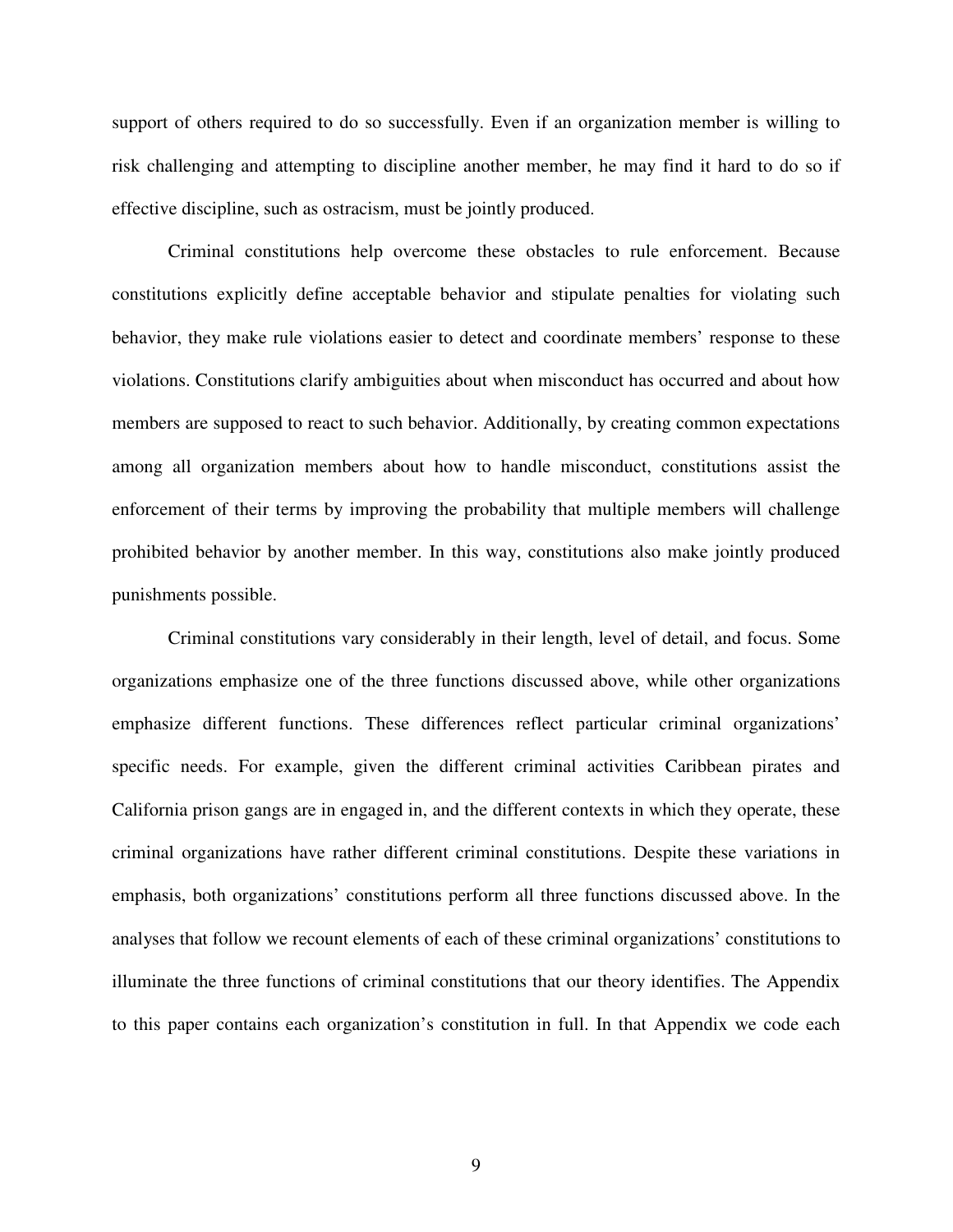element of both criminal organizations' constitutions comprehensively to correspond to the three functions of criminal constitutions in our theory.

### **3 A Parchment for Pirates**

Early 18<sup>th</sup>-century pirates plied the waters of the Atlantic Ocean, Gulf of Mexico, Caribbean, and parts of the Indian Ocean. They earned their revenue by plundering merchant ships. Successful piracy required team production. One pirate wasn't enough to sail a pirate ship capable of seizing rich prizes. The average early  $18<sup>th</sup>$ -century pirate crew carried about 80 men and was very diverse (Rediker 1987: 256). A sample of 700 pirates active in the Caribbean between 1715 and 1725 reveals that thirty-five percent were English, twenty-five percent were American, twenty percent were West Indian, ten percent were Scottish, eight percent were Welsh, and two percent were Swedish, Dutch, French, and Spanish (Konstam 2002: 9). Other pirates came from Portugal, Scandinavia, Greece, and East India (Marx 1996: 103). Furthermore, according to historian of piracy Kenneth Kinkor (2001: 200), more than a quarter of the average early  $18<sup>th</sup>$ century pirate crew was black.

 The organizational unit of Caribbean pirates was the pirate crew. The crew's organization was remarkably "flat." At the top of the crew was a captain, and below him were a few other officers, such as the quartermaster; but the captain had very little power. In fact, he wielded no special authority except in times of battle and, like other pirate officers, was democratically elected by his crew.

Pirates' forged written constitutions, called "articles of agreement," to facilitate cooperation in their criminal organization. Each crew created its own constitution, though because of interactions between pirates who sailed with different crews, constitutions tended to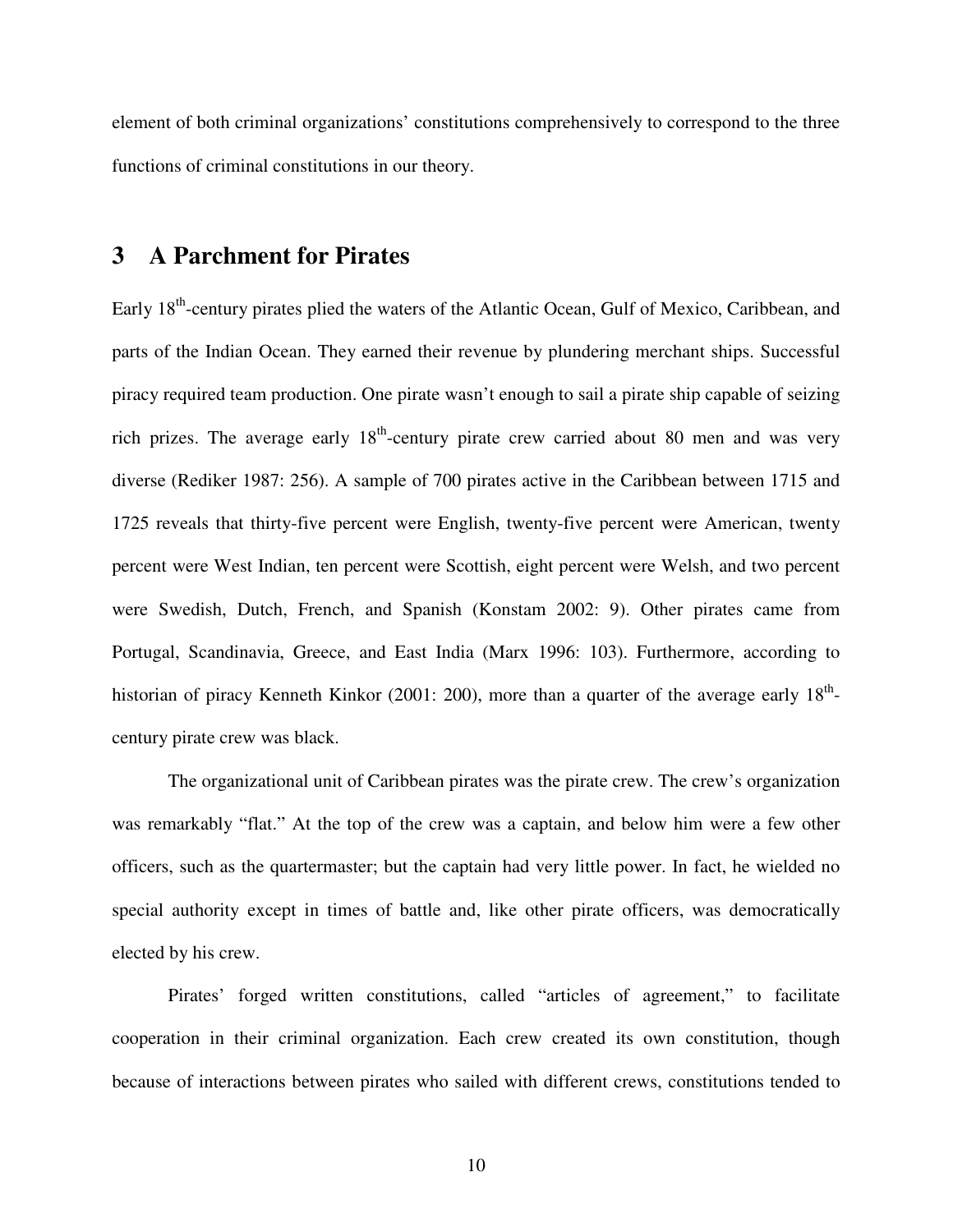be similar from one ship to the next. Pirate constitutions established the crew's mechanism of organizational decision making, specified the terms of crewmembers' compensation, described how to address crewmember disagreements, and elaborated pirates' system of social insurance, which provided various sums to pirates injured on the job, depending on the injury.

Most important for our analysis, pirate constitutions also created basic behavioral rules, such as those prohibiting theft and violence, regulated various activities that were likely to generate negative externalities for the crew, and specified punishments for rule infractions. Through these articles, history's allegedly most reckless and uncontrolled criminals promoted organizational consensus, prevented socially destructive activities within their organizations, and coordinated the enforcement of their organization's rules.

Given pirates' diversity, pirate constitutions were concerned mostly with promoting intracrew consensus. They achieved this in two ways. First, pirate constitutions made the ship's rules explicit. Indeed, pirate constitutions were written documents. There was therefore nothing surprising to the members of "Black Bart" Roberts' pirate crew that "*If any Man were found seducing any of the latter Sex* [women]*, and carry'd her to Sea, disguised, he was to suffer Death*," or that if anyone "*defrauded the Company to the Value of a Dollar . . . Marooning was their Punishment*" (Johnson 1726-1728: 211-212).<sup>9</sup> Every crewmember knew these and the crew's other rules, knew that everyone else knew them, and knew that everyone knew that everyone knew them, and so on. Consequently, members of the same pirate crew had common expectations about what the crew required of them and what was in turn required of other crewmembers, which facilitated consensus among them.

Second, pirate constitutions facilitated consensus by requiring every would-be member of the crew to swear to the organization's articles before they could join. "All [pirates] swore to

l

<sup>&</sup>lt;sup>9</sup> Italics here and in quotations from Roberts' crew's constitution below are in original.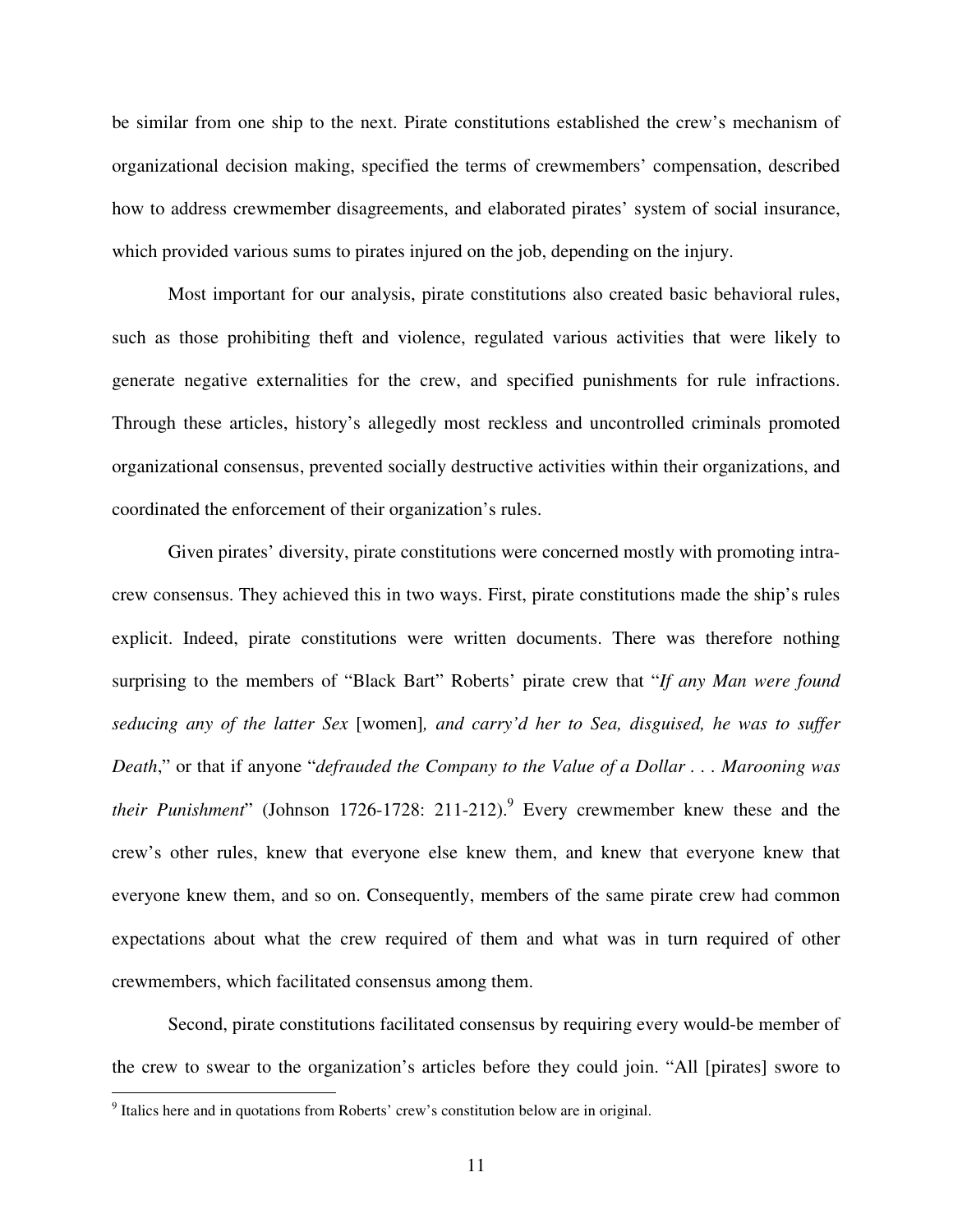'em," sometimes on a Bible or, for one pirate crew, "upon a Hatchet for want of a Bible" (Johnson 1726-1728: 342). When pirate crews overtook merchantmen, and merchant sailors suggested their desire to join the pirates, pirates provided them with the crew's constitution and asked them to make their mark. As one pirate observer put it, "When ever any enter on board of these Ships voluntarily, they are obliged to sign all their Articles of Agreement" (Downing 1737: 107). This practice performed the function of selecting into the pirate crew only those sailors who found the ship's rules agreeable and thus were willing to be bound by them. Because of this function, all members of a pirate crew not only knew that everyone else was aware of these rules, but also that they knew that others knew this, and so forth. The signature of every crewmember to the constitution also created common knowledge about other crewmembers' support of the rules. By creating such common knowledge, pirates created consensus and were able "to prevent Disputes and Ranglings afterwards" (Johnson 1726–28: 342).

 Pirate constitutions regulated crewmember activities that were privately beneficial to the individual but harmful to the crew. On a pirate ship, the activities most likely to undermine crew cooperation in this way were activities liable to lead to on-board fights. For example, although the individual pirate might like to enjoy unrestricted drinking rights, if this led him to clash with other crewmembers and a firefight broke out on ship, the conflict would jeopardize the entire crew's safety. Thus Roberts' crew's constitution, for example, prohibited gambling—"*No person to Game at Cards or Dice for Money*"—prohibited pirates from taking women to sea, and even restricted drinking—"*The Lights and Candles to be put out at eight a-Clock at Night: If any of the Crew, after that Hour, still remained enclined for Drinking, they were to do it on the open Deck*" (Johnson 1726-1728: 211-212). By regulating these and other potentially collectively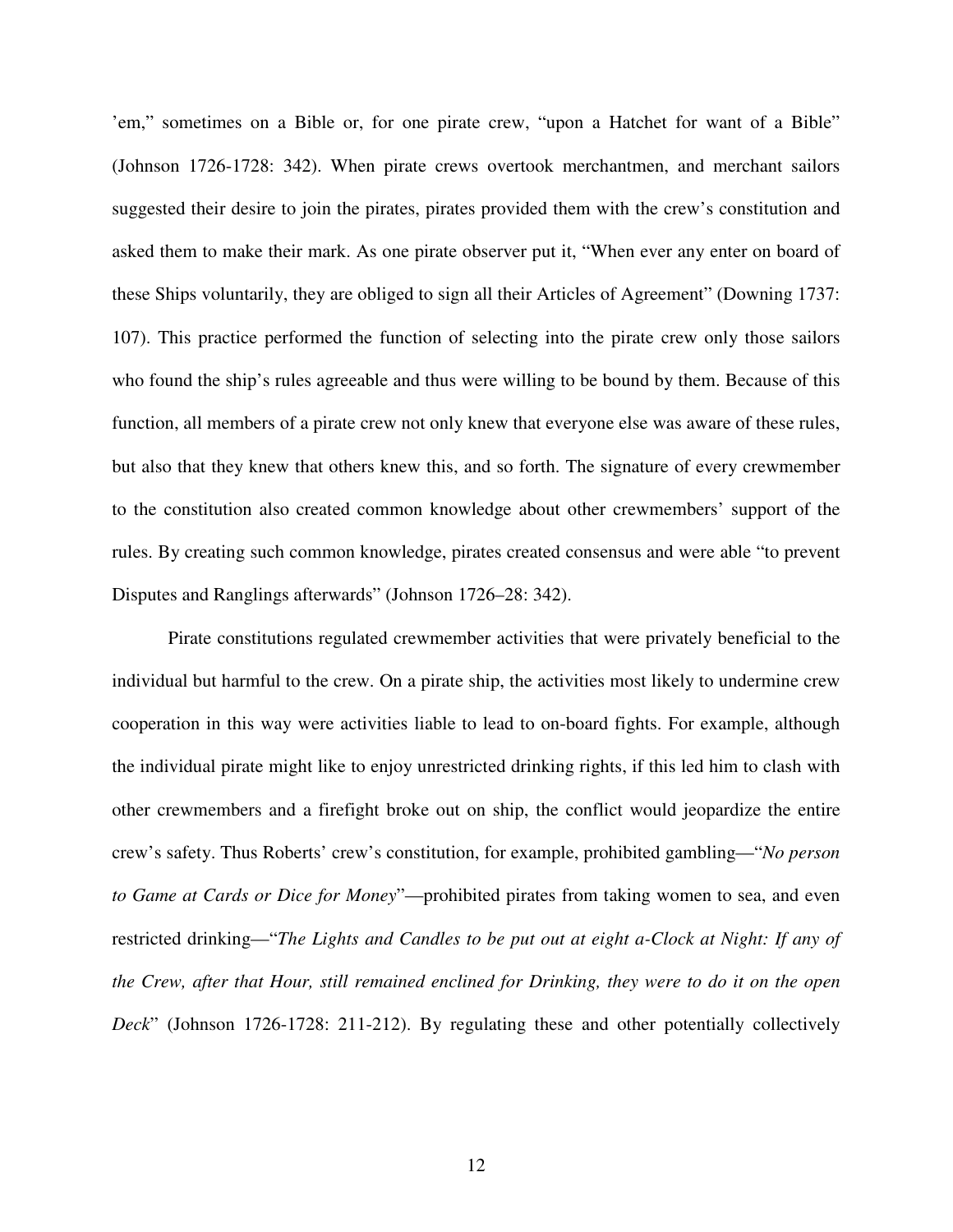destructive activities that pirates would have otherwise been inclined to engage in for personal benefit, pirate articles prevented crewmember conflict.

Pirate constitutions coordinated the enforcement of their organization's rules by specifying rule infractions and stipulating specific punishments to be applied in each case. Pirates relied on an officer, the democratically elected quartermaster, to administer rule infractions in most cases. The quartermaster had an incentive to enforce the crew's rules since his democratically elected position depended on satisfying the crew's popular will, which supported rule enforcement. Since the quartermaster couldn't be everywhere all of the time, it was also important for crewmembers to agree about what constituted a rule infraction and how to punish it. Pirate constitutions assisted this task by explicitly defining misconduct. For example, if a pirate was observed drinking somewhere on the ship outside of the deck after 8 pm, his fellow crewmembers knew he was breaking a rule, and he knew that they knew this.

Further, pirate constitutions explicitly defined punishments for rule violations. According to Roberts' crew's constitution, for example, desertion was punished with "*Death or Marooning*," and theft from a fellow crewmember was punished by "*slit*[ting] *the Ears and Nose of him that was Guilty*" and "*set*[ting the thief] . . . *on Shore, not in an uninhabited Place, but somewhere, where he was sure to encounter Hardships*" (Johnson 1726-1728: 211-212). By stipulating explicit punishments for various rule violations, pirate constitutions created common expectations among all crewmembers about how misconduct would be handled. And, by putting every member of the crew "on the same page" with respect to rule infractions, pirate constitutions increased the likelihood that all crewmembers would support the proscribed punishment, which facilitated its enforcement. This result diminished any given crewmembers' incentive to break one of the organization's rules.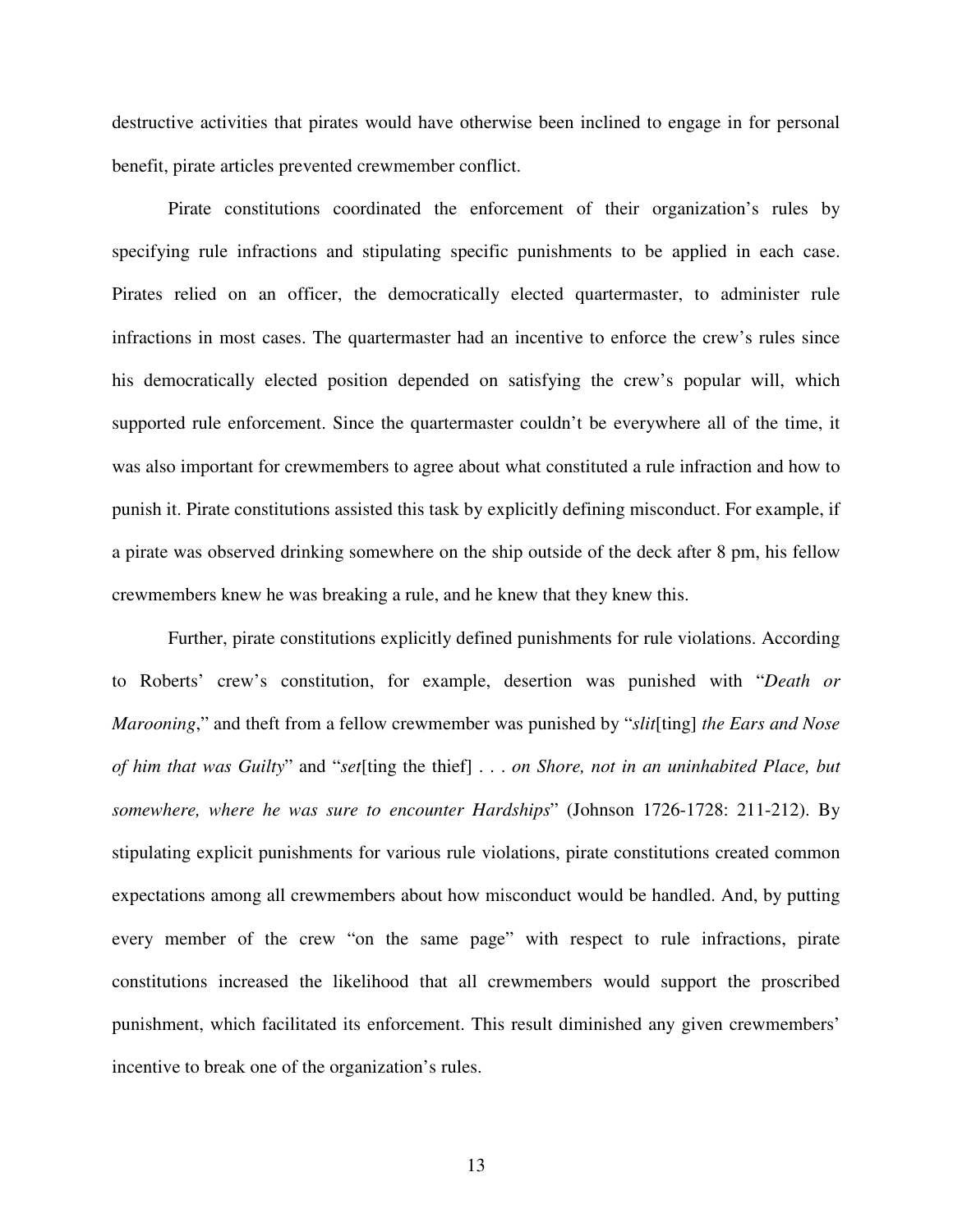By promoting consensus, preventing organizationally costly crewmember behaviors, and coordinating the enforcement of their rules, Caribbean pirates facilitated criminal cooperation that made pirating, and thus the considerable profits that could flow from this criminal employment, possible. Pirate articles didn't work perfectly in this regard, of course. Pirates still fought with one another. Some pirates managed to steal from their fellow rogues. And intra-crew conflict sometimes grew so great that crews were forced to dissolve. However, considering the criminals these articles were designed to govern, pirate constitutions worked well, enabling some crews to earn handsome sums (see, for instance, Leeson 2009b).

### **4 A Constitution for Convicts**

 $\overline{a}$ 

La Nuestra Familia (Spanish for "Our Family") prison gang controls Northern California prison cellblocks and neighborhoods. It earns profits through robbery, murder for hire, and various other criminal exploits; though its most important source of revenue is narcotics distribution (Federal Bureau of Investigation 2008; California Department of Justice 2003).

Hispanic inmates established the gang in the 1960's. To do so, the gang's founders wrote "The Supreme Power Structure of La Nuestra Familia," a lengthy criminal constitution that details the structure and operational protocols of La Nuestra Familia's criminal organization.<sup>10</sup> The Nuestro General, to whom the constitution granted "absolute authority," initially led the organization. He supervised ten Captains, each of whom resided in a different correctional facility. Each of these captains in turn directed regiments consisting of Lieutenants and Soldiers.

 La Nuestra Familia (henceforth, NF) confronts substantial organizational difficulties. Law enforcement officials estimate its membership between 400 to 600 incarcerated members;

 $10$  The NF constitution has changed over the years. We focus on the constitution as it was originally written. It is taken from a recent history of the Nuestra Familia (Fuentes 2006) and reproduced in the Appendix.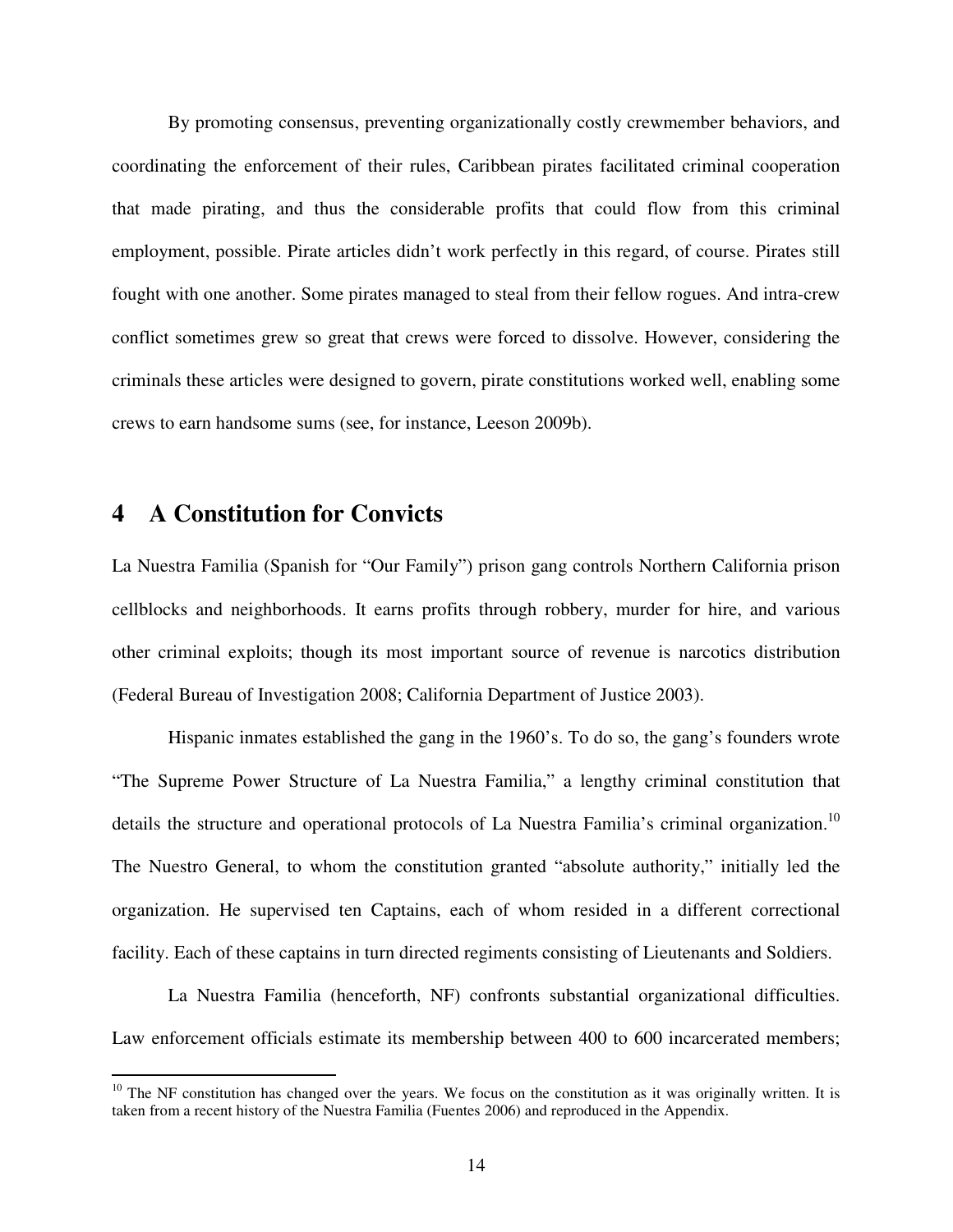and approximately 1,000 additional "associates," who, though not official NF members, regularly work for the gang (Lewis 1980: 133; Fuentes 2006: 297). Unlike Caribbean pirates, whose members sailed together in one crew, the NF's members are scattered through the California prison system and in Northern California neighborhoods. Running the equivalent of a large business without the aid of government-enforced contracts, with the additional constraints of incarceration, and with members dispersed across a large geographic area seems virtually impossible. Yet the NF's constitution successfully facilitates this criminal organization's operations by creating consensus, constraining organizationally harmful behavior, and generating information about misconduct.

The NF constitution creates consensus by clarifying members' expectations through making organizational duties explicit. For example, according to the constitution, "It is the sacred duty of a familianos *guerrero* [warrior] to do battle for La Nuestra Familia, and no soldado should feel that because he fought for his O that he is entitled to special privileges. All that matters is that you as a *guerrero* of La Nuestra Familia are living up to your responsibilities." The constitution also requires that "No member of this O shall put material things, whether it be drugs, money, women, or punks (as related to the *pinta*) before the best interest of La Nuestra Familia or a familianos" and that "No familiano shall lie about his position in La Nuestra Familia nor when discussing familianos business to a superior or a brother member" (Fuentes 2006: 10). Further, the NF constitution requires all gang members to swear to work "for the betterment of its members and the building up of this O on the outside into a strong and self-supporting familia" and to "work solely for this objective and will put all personal goals and feelings aside (Fuentes 2006: 5).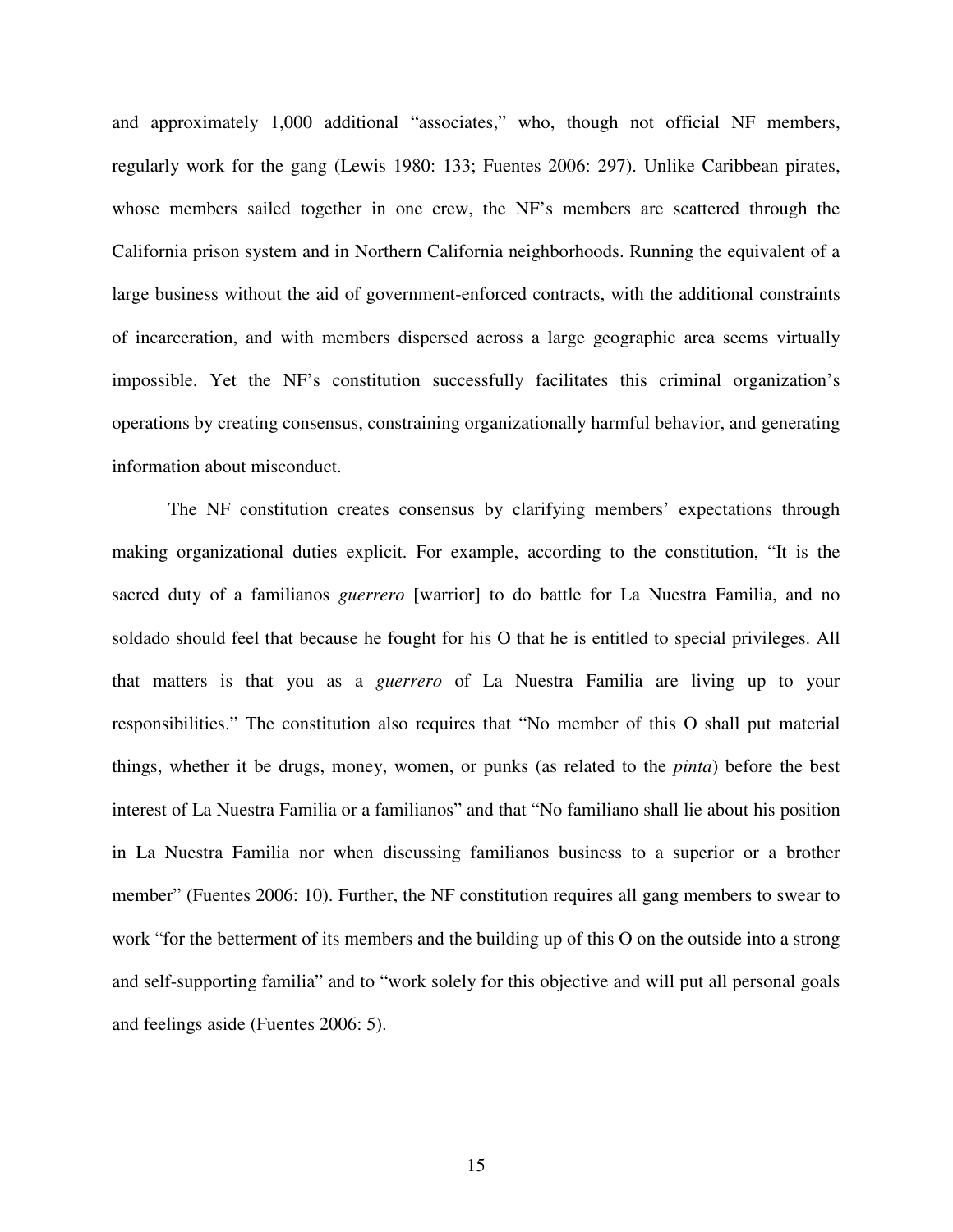Like Caribbean pirates, who used agreement to their constitutions to filter organizational membership by requiring all members to explicitly agree to the organization's rules, the NF constitution also creates consensus by making sure that every person who joins the NF explicitly acknowledges familiarity with the constitution and agrees to its provisions. According to the NF constitution, "All present familianos in said O La Nuestra Familia acknowledges said constitution upon reading it and will be held accountable for his actions if said constitution is not followed" (Fuentes 2006: 6). Notably, all organization members swear allegiance to the constitution rather than to a particular gang leader.

The NF constitution also creates consensus by enshrining the organization's policy of "blood in, blood out," which requires that "A Familiano will remain a member until death or otherwise discharged from the O" (Fuentes 2006: 5). Because of this constitutional provision, gang members know that to exit the organization they must pay the ultimate price. This rule gives gang members a strong incentive to create consensus and cooperation within the organization. Mandatory lifetime membership also lowers the uncertainty associated with frequently changing organization members. Given the high constitutionally created barriers to entering and exiting the organization, radical changes in its composition, which might disturb organizational consensus, are less likely.

 The NF constitution prevents organization members from engaging in privately beneficial, but organizationally harmful, activities by creating rules that prohibit such activities. In the NF, the most important such behavior that must be prevented is gang leader self-dealing. The NF's hierarchical structure permits the organization to reduce decision-making costs for many issues that would be very costly or in some cases impossible to decide if the entire

16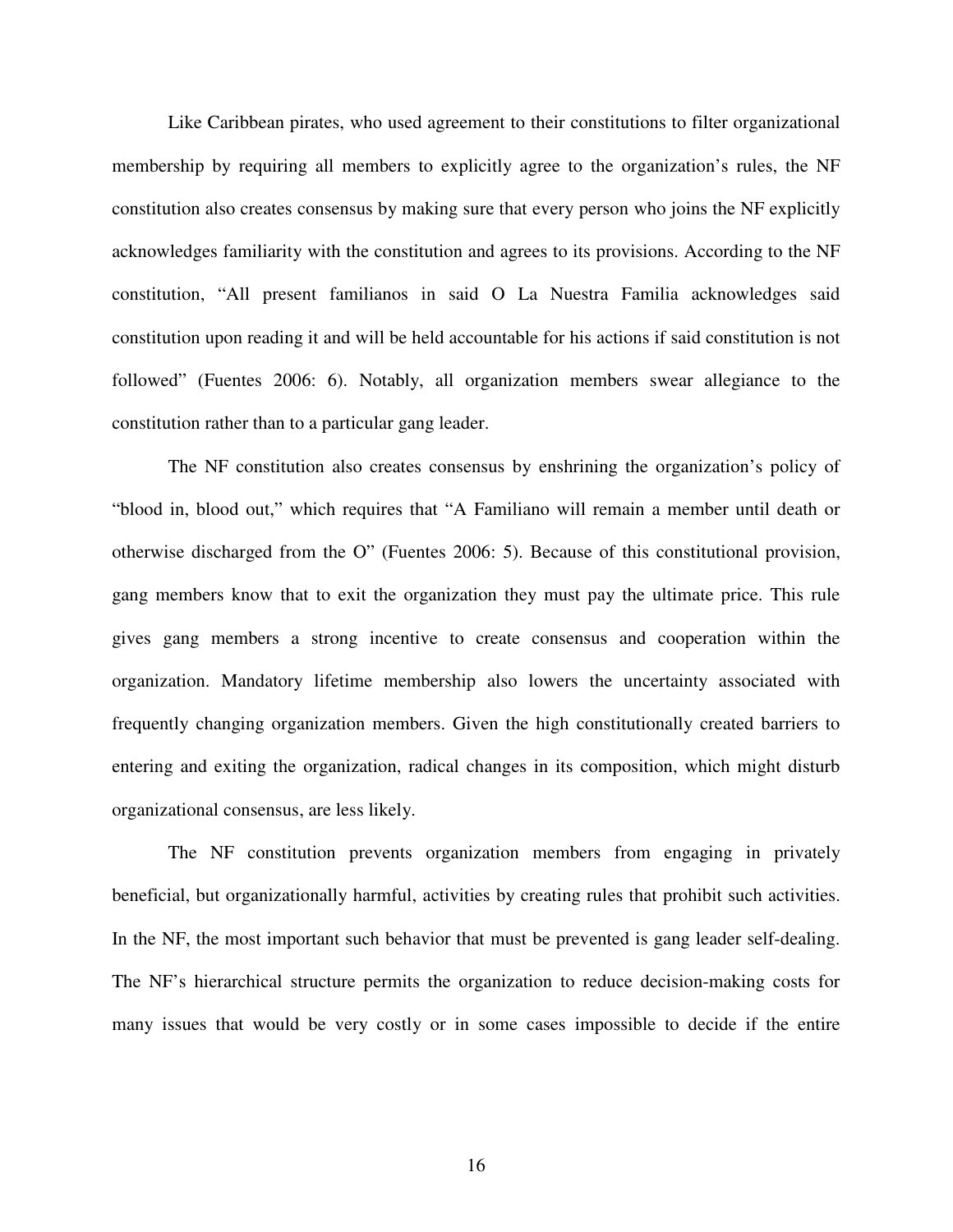organization had to consult. However, a hierarchical structure also empowers leaders with authority they may be tempted to abuse for personal benefit.

For example, since exit is very costly, the general may have an incentive to abuse his power and mistreat his underlings. To prevent this, the NF constitution gives Captains the right to impeach the general for misconduct. According to the constitution, the "NG may be impeached from office where it is the opinion of all commanders holding office at that time that he isn't working in the best interest of the organization" (Fuentes 2006: 5). For example, in 1978, NF members learned the General was embezzling tens of thousands of dollars from the organization's treasury. According to a former high-ranking member, the general denied "any wrong doing and refused to relinquish any financial records. Believing that something should be done, NF members charged [the general] with misappropriating NF funds and impeached him" (Fuentes 2006: 28). When the General refused to relinquish his post and return the funds, the organization invoked the constitutionally prescribed punishment for such a crime—death (Fuentes 2006: 28). Surprisingly, the General lived through the organization's attack on his life. But the NF expelled him from the gang and he remained on the organization's hit list.<sup>11</sup> Because the General was embezzling resources that the Captains had a partial claim on, it was in their interest to initiate the constitutionally specified process of enforcement to put a stop to it. However, if each individual Captain was unsure about the rules or his authority to censer a higher-ranking member, this harmful behavior may have continued. Constitutional rules provided common knowledge about what constituted a violation, so members were able to coordinate enforcement through constitutionally established mechanisms.

 $\overline{a}$ 

 $11$  Former law enforcement members have identified other situations in which organizations members impeached a leader for violating the NF's rules. See, for instance, Morales (2008).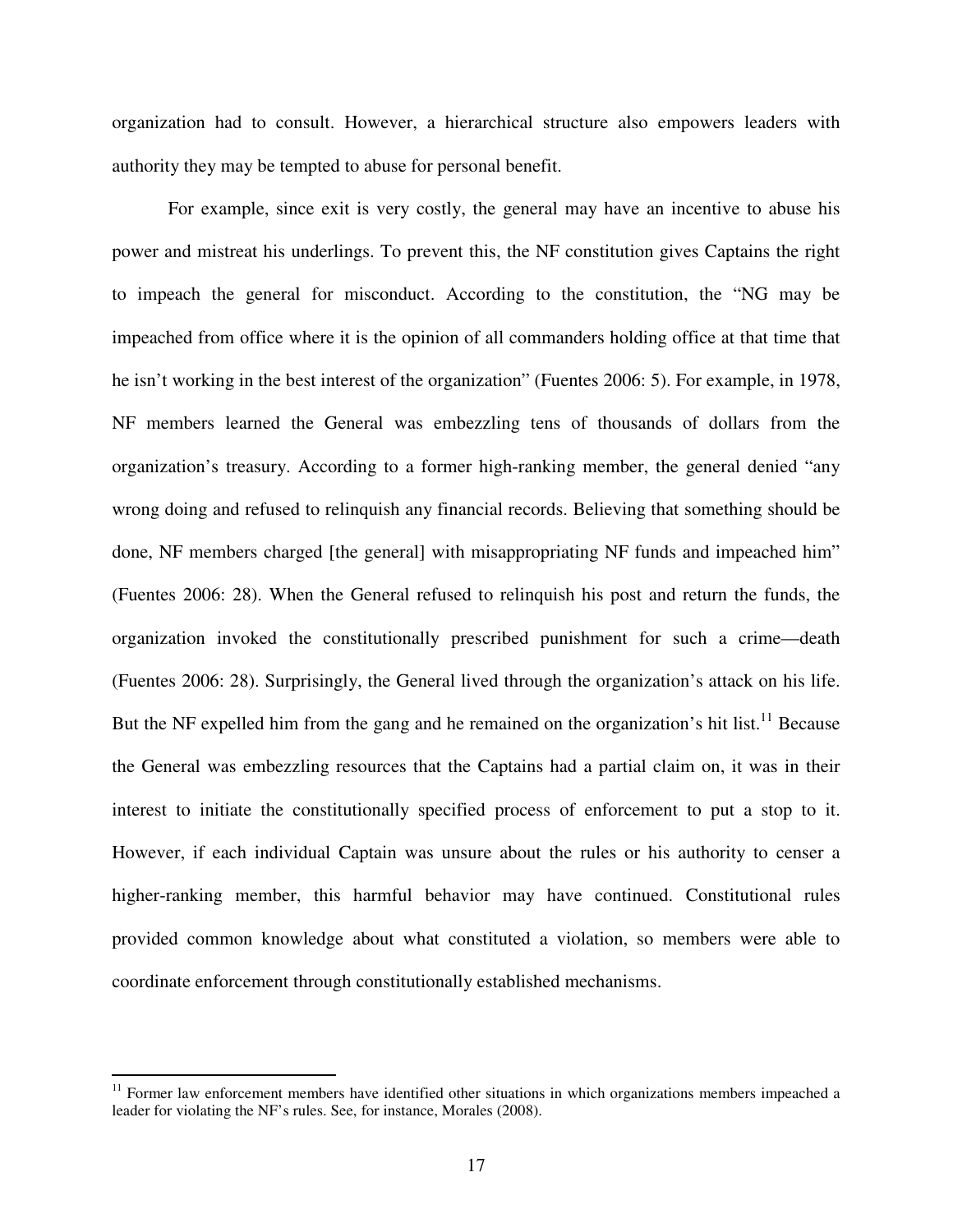NF Captains, who control their own regiments, may be similarly tempted to abuse their authority for personal gain at the organization's expense. The variety of potential abuses is large and ranges from stealing from underlings to shirking in organizational duties. To prevent such behavior the NF constitution empowers the General "to discharge any commander that is negligent in the functions of his position" (Fuentes 2006: 4). Since the General is a partial residual claimant on the revenues created by the NF's activities, it is in his interest to enforce such punishments providing that doing so is not prohibitively costly. By clarifying his demotion of the negligent Captain as a legitimate act of rule enforcement, as opposed to an abuse of his authority, to the gang's other members and coordinating these members' support of this act, the NF constitution reduces the General's cost of enforcing such punishments to make this possible. For instance, the NF leadership demoted one captain outside of prison for being lax in his operations and failing to properly enforce the NF's order within his regiment in favor of a Captain who would do so (Reynolds 2008).

The NF constitution creates information about when organizational misconduct occurs and coordinates organization members' response to such behavior by creating an official complaint process that members may use to inform the organization about colleagues' misconduct. Such misconduct includes mistreatment by their superiors and mismanagement by their superiors who are, for example, running their regiment inefficiently. According to the NF constitution, "if a familianos soldado feels that the power or powers of the structure in his regiment is misusing their appointed authority against him due to conflicting personalities, he has the right as an honorable member of this O to appeal to the supreme commander" (Fuentes 2006: 8). During times of peace, Soldiers may complain to Captains or the General if Lieutenants violate constitutional rules or unfairly demote members. Lieutenants may appeal to the General if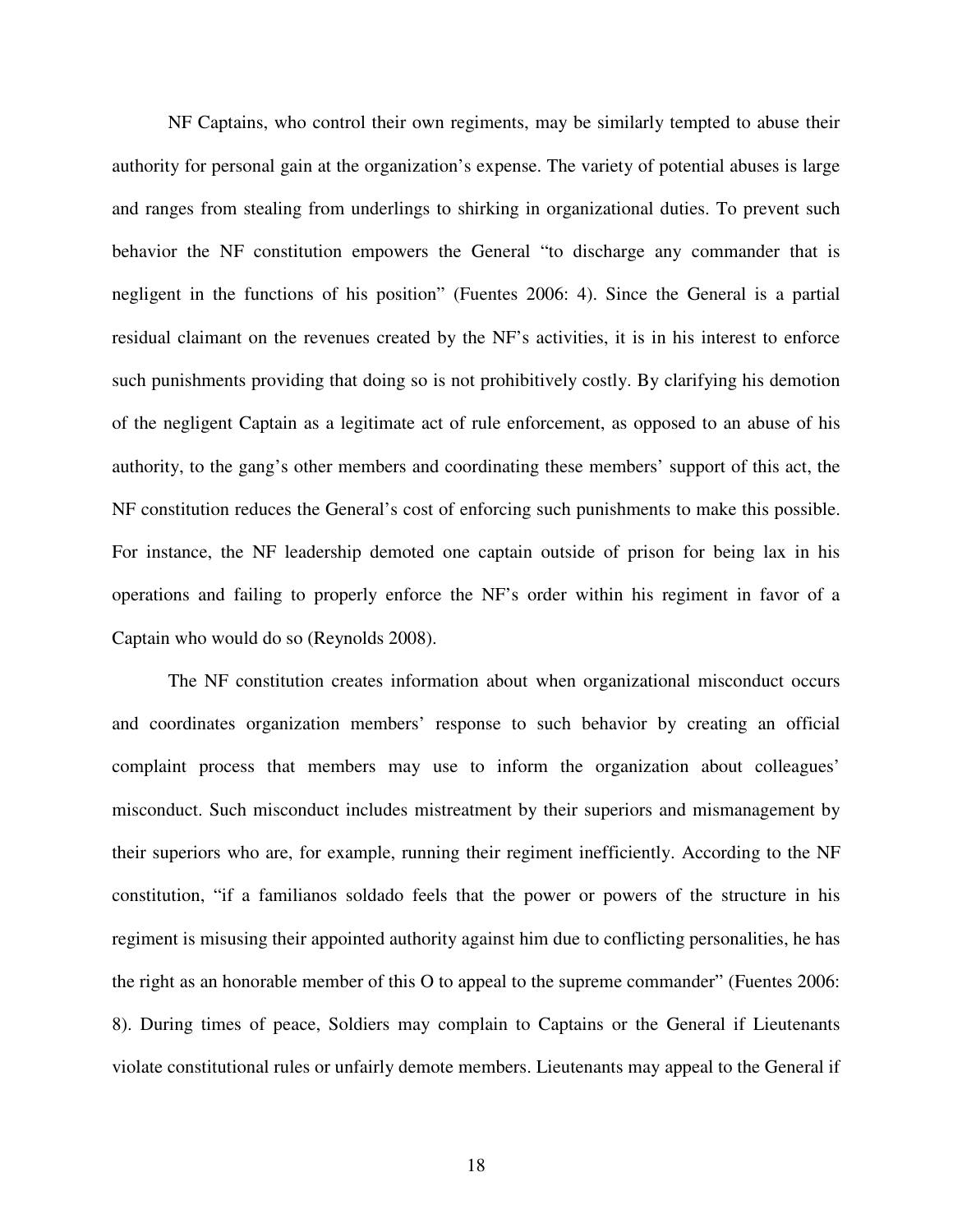they have grievances against the Captain of their regiment or if he is derelict in his duties. Since Soldiers suffer directly if their Lieutenants mistreat them and Lieutenants suffer directly if their Captains mistreat them, both groups have an incentive to appeal to such mechanisms to enforce the organization's rules against misbehaving superiors and the constitution's coordinating effect makes doing so sufficiently inexpensive.

When organization members file grievances the constitution requires that "upon receiving a complaint from one of his soldados . . . . [the Nuestro General] will appoint a committee of no less than three soldados from that particular clan to investigate said charges, and each is to report to the NG" (Fuentes 2006: 4).<sup>12</sup> This information-generating process is important for three reasons. First, it provides an orderly and peaceable mechanism for investigating and resolving disagreements between organization members. Second, by involving multiple members of the organization, this process helps generate common knowledge about suspected rule violations and, if these suspicions turn out to be supported, helps generate common knowledge that a rule violation has occurred and requires punishment, facilitating the enforcement of constitutionally specified rules.<sup>13</sup> Finally, by making the procedure for addressing potential rule violations explicit, the NF constitution coordinates organization members on how to respond to rule violations and ensures that there will in fact be a response. Potential rule violations in such a large organization are liable to slip through the cracks, especially if members who observe them

 $\overline{a}$ 

<sup>&</sup>lt;sup>12</sup> Other gangs also use official complaint processes to coordinate the enforcement of rules. Evidence about the Melanic Islamic Palace of the Rising Sun prison gang, for example, sheds light on what happened when a member filed a complaint accusing another member of being a law enforcement informant in a past court case. The leader recorded the accusation, requested evidence on the person's guilt, and shared this information with other members who reached the conclusion that the individual was guilty. The gang leaders conveyed their judgment, writing "That Melid #2 [the criminal organization's name] have competently witnessed by personally reading the [court] transcripts that the information contained therein displays a true violation of Sup. Const., Art. V, Cl.5" (Knox 2004). <sup>13</sup> Gang members who are not directly harmed by a rule violator's behavior are willing to aid gang members who are directly harmed because at some point the former expect to seek the punishment assistance of the latter when a rule violator does directly harm them. Gang members who refuse to help their colleagues now will be refused help by their colleagues in the future. Gang members are therefore led through repeated interaction to find it in their interest to assist others in enforcing constitutional rules even when they do not immediately or directly benefit by doing so.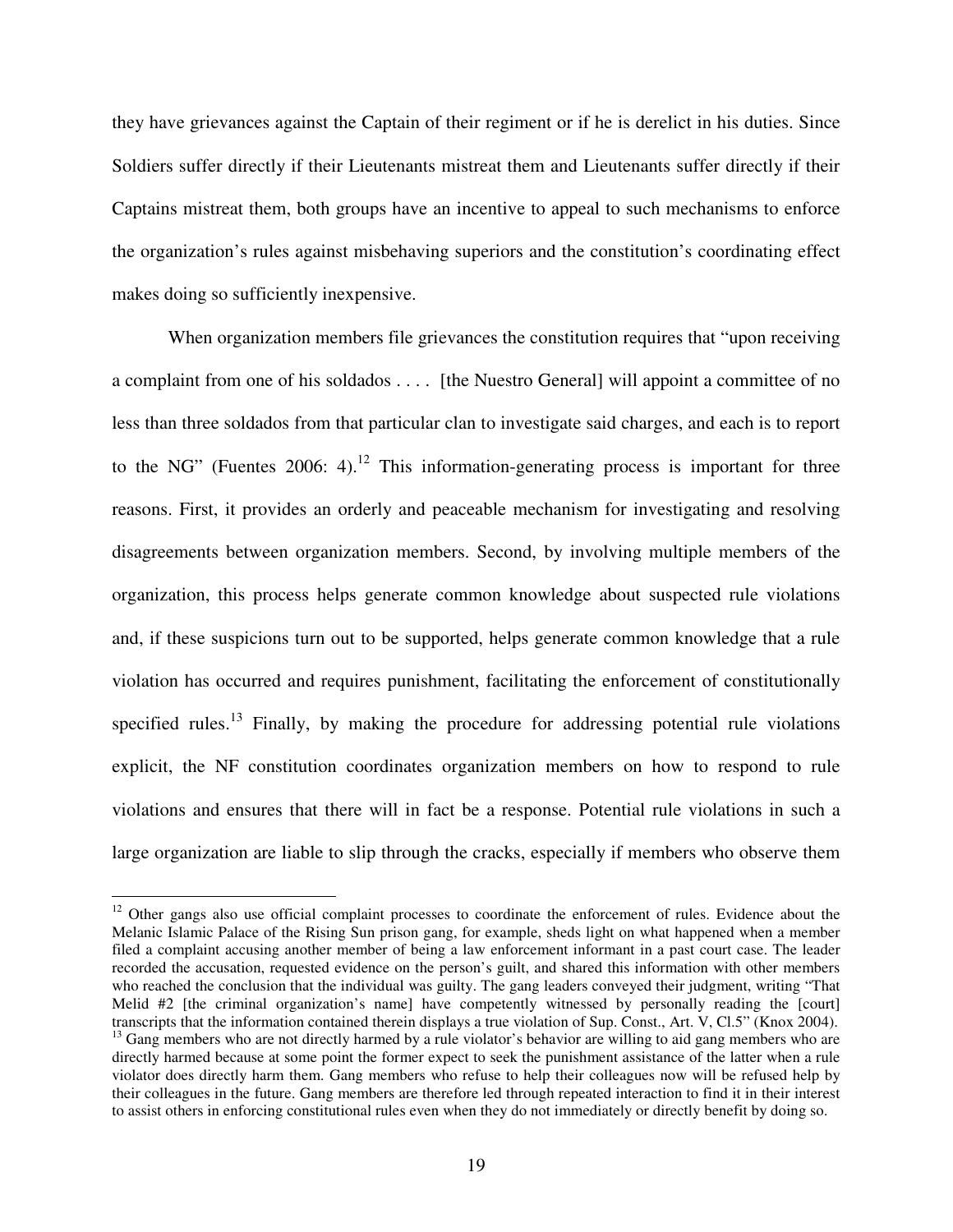are unsure about if or how to address them. The NF's constitution attenuates this problem by creating an explicit means of addressing potential rule violations, which creates information about such violations and helps ensure that members follow the rules.

### **5 Conclusion**

It would be a mistake to think that criminals always strictly follow their organization's constitution. Just like legitimate governments, criminals may violate or ignore their constitutions. Similarly, like governments, criminals may come to interpret their constitutions in ways that are at odds with their "original intent." Even when they are followed, criminal constitutions' helpfulness in promoting social order and cooperation within criminal organizations is imperfect. Criminal constitutions were not able to eliminate all conflict in Caribbean pirate crews or in the NF. Like their legitimate counterparts, criminal constitutions cannot promise perfect organizational efficiency and harmony. Still, as we discuss below, existing evidence on which criminal organizations use constitutions provides support for the idea that criminal constitutions are effective at least some of the time, which may explain why many criminals use them.

The commonality of criminal constitutions is surprising to many. But once one understands the challenges that criminal organizations face—most notably their need for cooperation—and constitutions' effectiveness in facilitating this cooperation, the commonality of criminal constitutions is straightforward. We argued that constitutions perform three important functions in criminal organizations: they strengthen organizational consensus by creating common knowledge; they regulate individual activities that generate significant negative externalities for the organization; and they create information that coordinates organization members on the enforcement of organizational rules. By performing these functions, criminal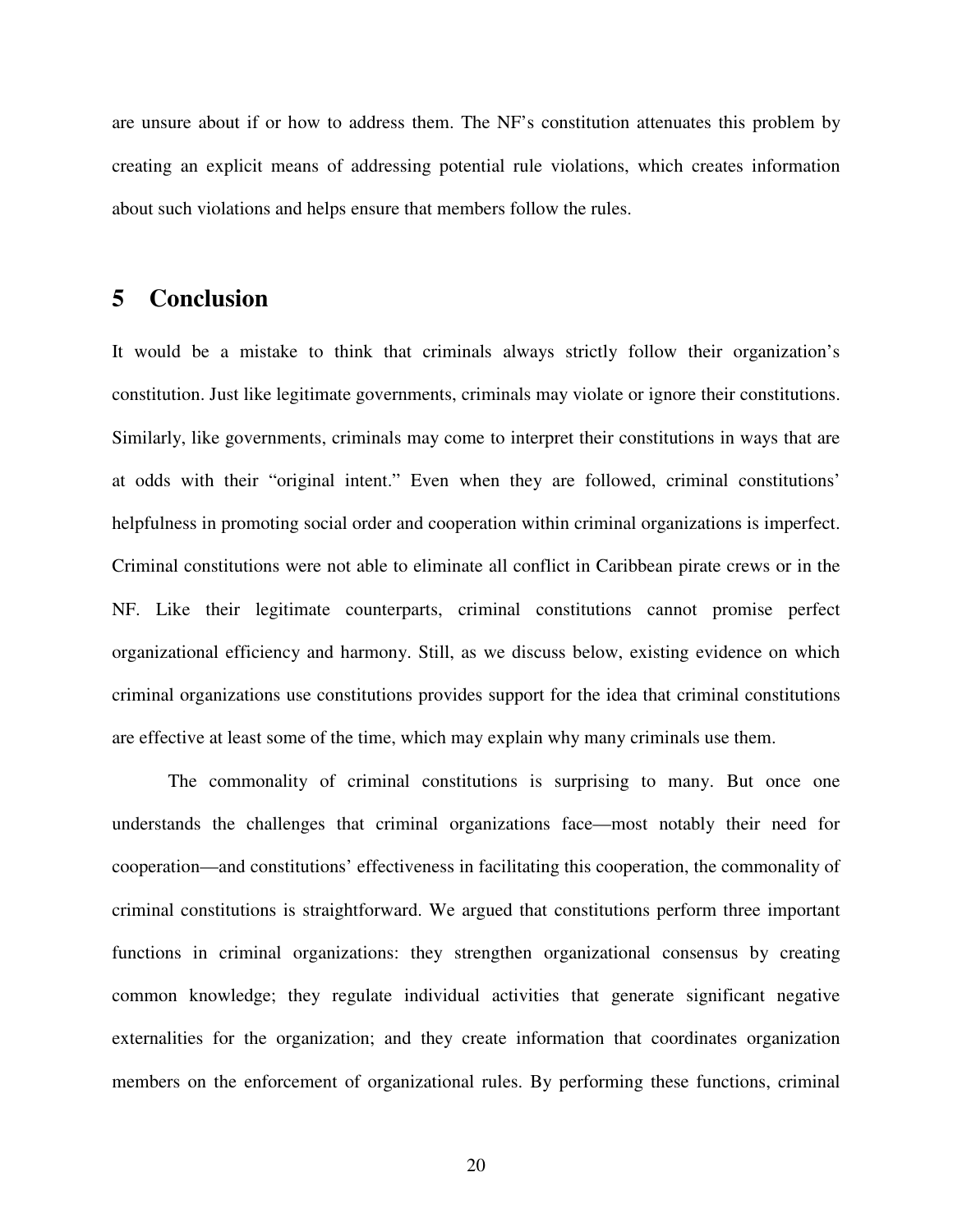constitutions facilitate criminal cooperation and, thus, criminal organizations' profits. Future work should investigate empirically to what extent constitutions have enhanced profit for various criminal organizations along the lines that our theory suggests.

 This paper has emphasized the commonality of constitutions in criminal organizations. However, in light of the benefits our analysis finds that constitutions create for criminals, why doesn't *every* criminal organization rely on a constitution to perform these functions? Our theory of criminal constitutions suggests that criminal organizations adopt constitutions because they enhance profits by promoting organizational consensus, regulating externality generating behaviors, and helping enforce organizational rules. However, constitutions aren't the only way to achieve these goals.

For example, families often secure a high degree of internal consensus, restrict privately beneficial activities that could be destructive to the whole, and enforce rules *without* the aid of written constitutions. They rely on their "members" small numbers, close proximity to one another, and social closeness to facilitate these ends without constitutions. Criminal organizations that share these features can also facilitate these ends without constitutions. Criminal organizations that are small, have highly homogeneous membership, and reside in close proximity will benefit less from creating constitutions. Because of their particular features, such organizations enjoy "natural" consensus, find it cheaper to identify organizationally harmful behavior, and find it easier to coordinate an effective response to such behavior.

Since, like creating any contract, creating a constitution is costly, the lower benefit of constitutions to small, homogeneous criminal organizations makes them less likely to adopt constitutions than large criminal organizations whose members are scattered and don't have strong extra-organizational ties. Our theory of criminal constitutions therefore predicts that some

21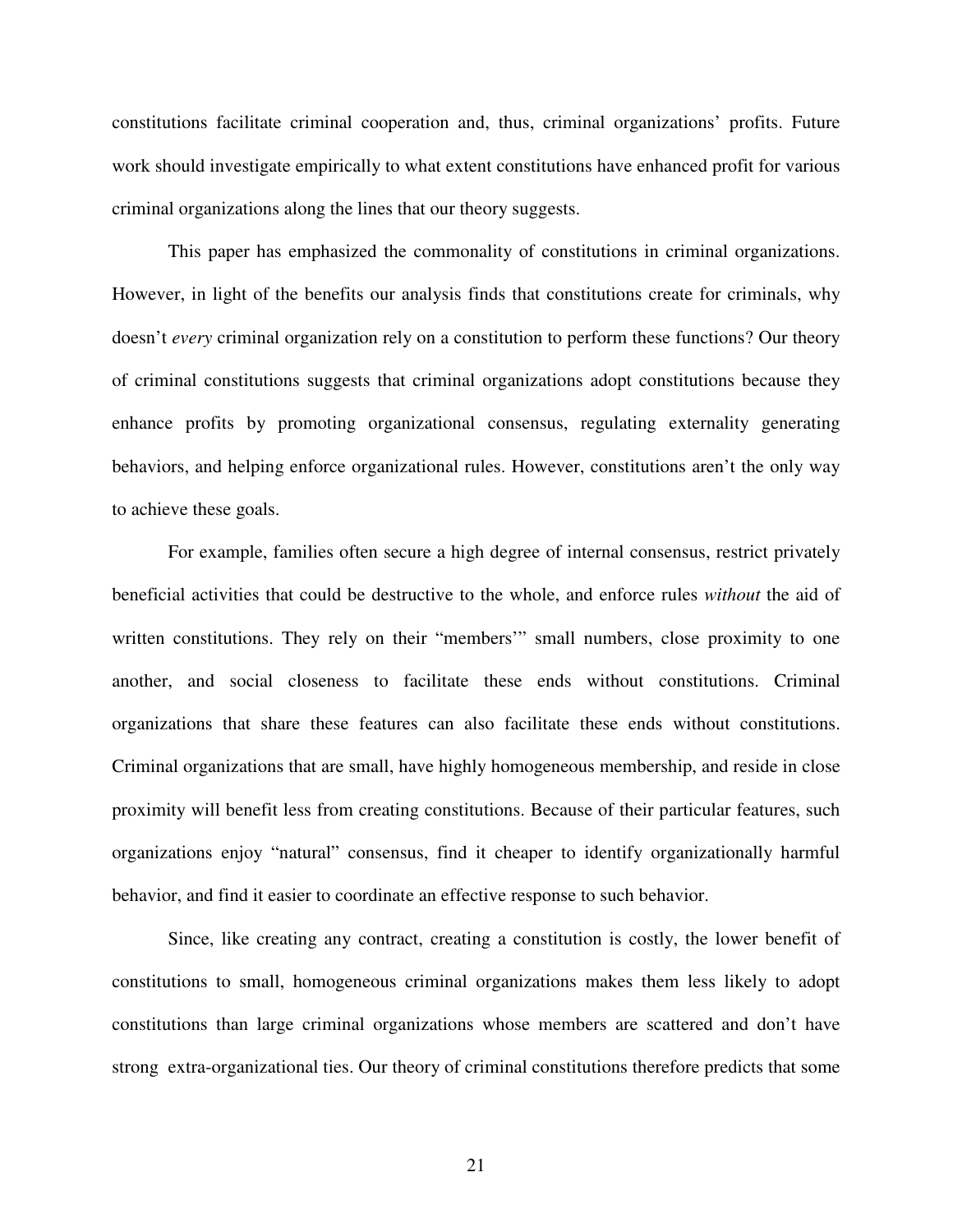criminal organizations with these characteristics will find creating a constitution unprofitable and therefore will not have one. The evidence is consistent with this prediction. Knox (2006: 22-25) notes that the use of criminal constitutions is associated with larger group size and more complicated operations. Similarly, Jankowski (1995: 82) finds that smaller street gangs that engage in simple criminal activities are less likely to rely on constitutions than larger, more sophisticated gangs are. In supporting the idea that criminal organizations only adopt constitutions when they anticipate net benefits from doing so, this evidence also supports the idea that criminal constitutions are at least sometimes effective. If they were not, constitutions would always offer net costs to criminal organizations that adopted them, making it puzzling why *any* criminal organization would choose to adopt them, let alone why many criminal organizations choose to.

 Just as some criminal organizations do not find it profitable to create constitutions at all, our analysis highlights that among the criminal organizations that do find it profitable to create constitutions, the particular points of constitutional emphasis differ. This reflects different criminal organizations' specific contexts and thus needs. For example, compared to the NF, 18<sup>th</sup>century Caribbean pirates found it easier to detect rule violations because their organizations were much smaller and their organizations' members were in much closer proximity.<sup>14</sup> Pirates could obtain information about rule infractions more easily than NF members can. The need to create information about rule violations through the constitution in pirates' organization was therefore less urgent than in the NF. Consequently, pirate constitutions emphasized consensus building and the coordination of diverse individuals more than it emphasized generating

 $\overline{a}$ 

<sup>&</sup>lt;sup>14</sup> Though monitoring production activities was probably more difficult in pirate organizations than in the NF despite pirate organizations' smaller size and more physically concentrated membership. As Leeson and Rogers (2009) point out, piracy's production activities were necessarily jointly produced and therefore harder to monitor. In contrast, many of the production activities of the NF are individually produced and thus easier to monitor.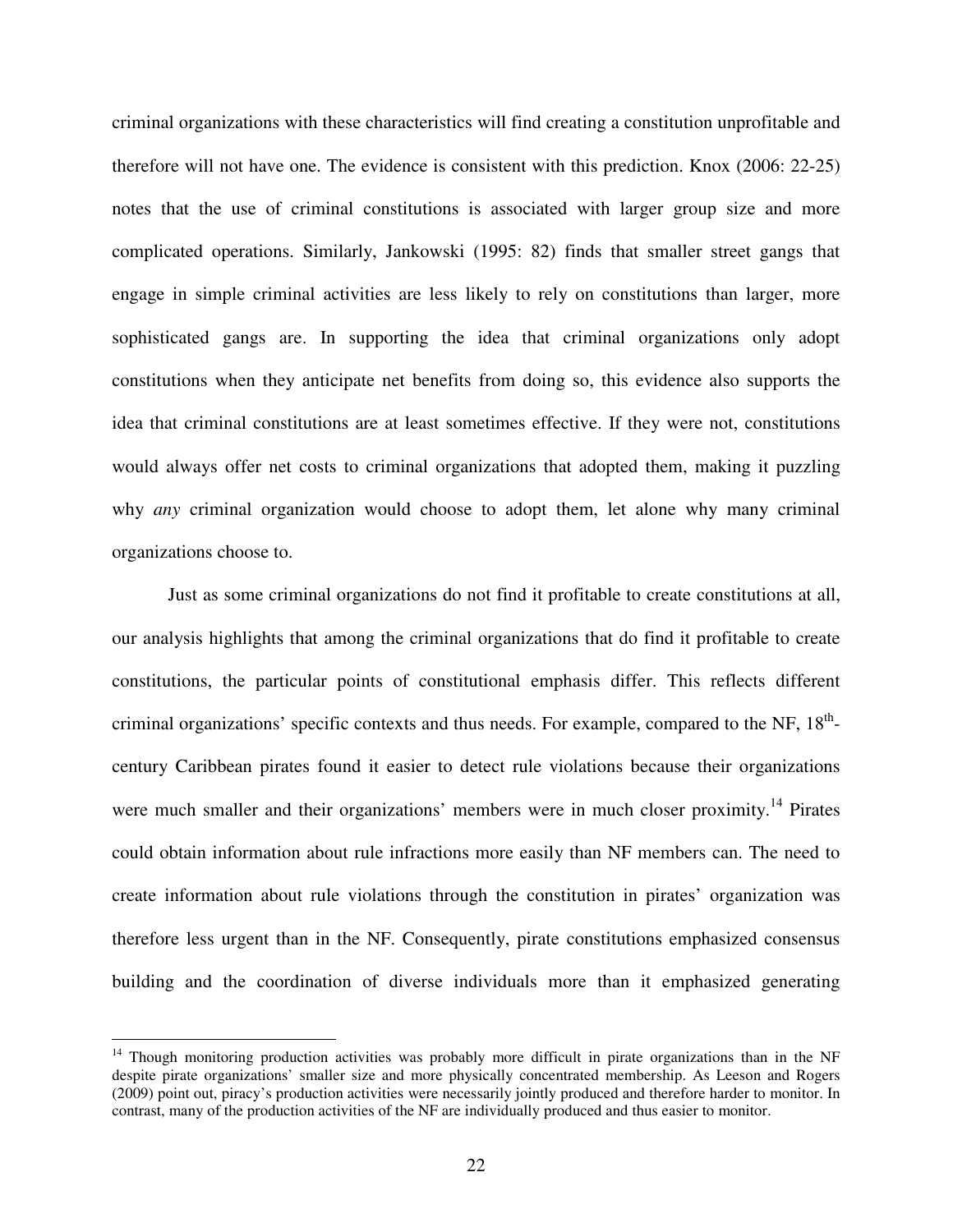information about misconduct. In contrast, NF members are almost exclusively Californian Hispanics. So consensus is relatively easier to attain in this organization than among pirates. However, because the NF is very large and its membership is dispersed, it faces significantly higher costs of generating information about rule violations. The NF's constitution therefore focuses more on mechanisms that facilitate the discovery of misconduct.

Criminal organizations use constitutions for essentially the same reason legitimate organizations do: to promote organizational cooperation. Of course, the particulars of criminal constitutions are very different from the particulars of legitimate constitutions because the contexts in which they are developed differ. For example, the NF constitution requires members to engage in violence with enemies, vow to serve the gang for the rest of their lives, and agree to be killed if they show cowardice or treachery. Inmates operate in an environment characterized frequently by violence and the threat of violence, making constitutional rules that address violent interactions important in the criminal context. Similar constitutional rules are unnecessary in legitimate organizations because they do not operate in the context of violent interactions. Thus legitimate organization's constitutions do not have such elements.

The different contexts that criminal organizations operate in compared to their legitimate counterparts lead to other differences in criminal versus legitimate organizations' constitutions as well. For example, as discussed above, the NF constitution contains a lifetime membership rule, which promotes organizational consensus. Legitimate organizations' constitutions don't contain such provisions because (a), for reasons discussed above, they have less need to promote organizational consensus than criminal organizations and (b), such constitutional rules are not legally enforceable. Legal enforceability is of course not a concern for criminal organizations, which do not rely on state courts to enforce their rules and for which this fact is not a binding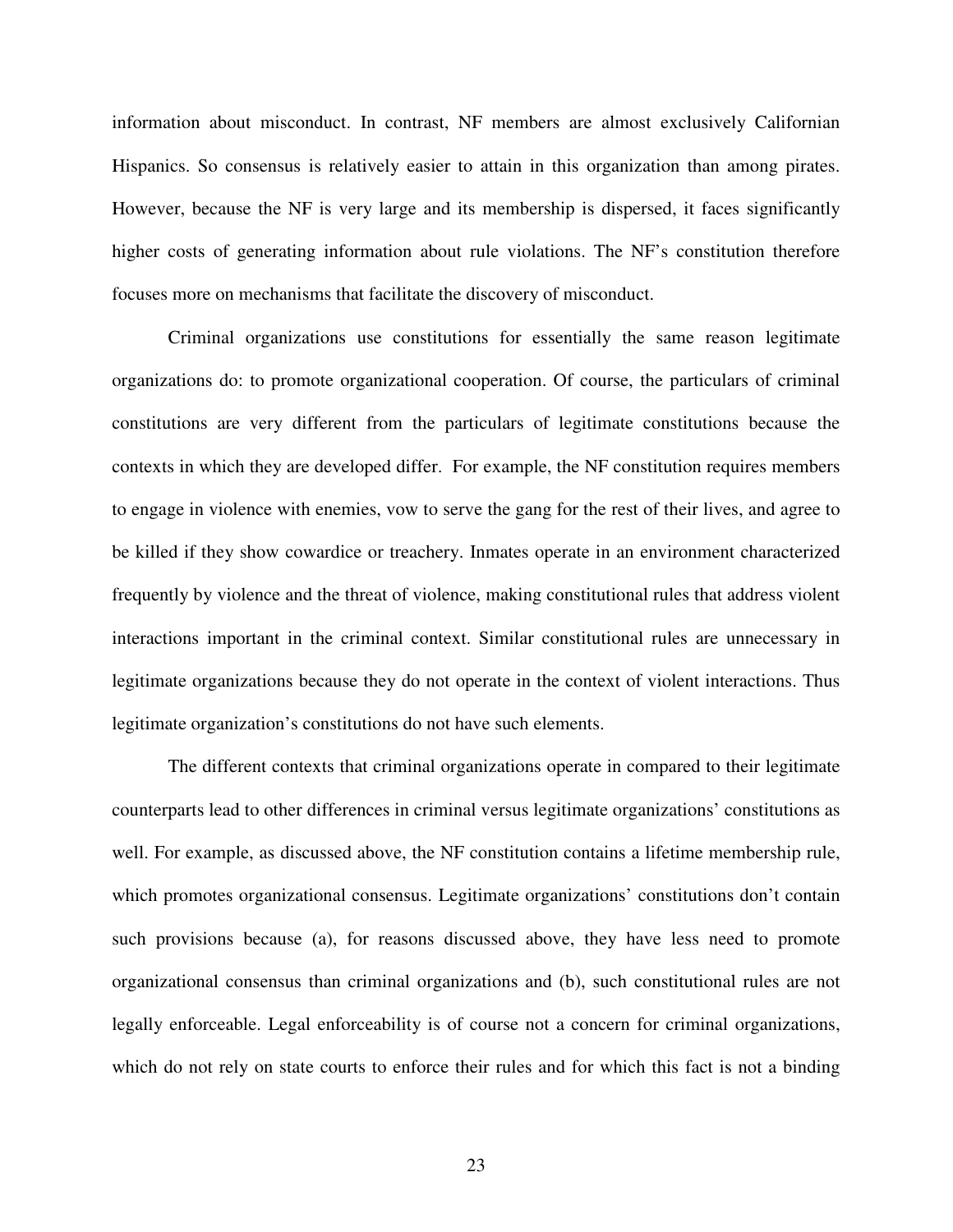constraint on constitutional provisions. So, while the NF constitution has a lifetime membership rule, country club constitutions, for example, do not.

As a final example of how criminal and legitimate organizations' different contexts lead to different substantive specifics in their respective constitutions, consider how the fact that criminal organizations cannot rely on government to provide the "basics" of social order—rules against violence and theft—influences their constitutions' substance compared to that of legitimate organizations, which can rely on government to provides these "basics:" criminal constitutions tend to include rules regulating violence and theft whereas legitimate organizations' constitutions do not. The Kiwanis Club does not need a constitutional rule that prohibits murder. Its members rely on the government's rule, which prohibits murder instead. But for Caribbean pirates, for example, things were different. Pirates' organization had no rules of social order unless their organization created them. Their criminal constitutions therefore included such rules.

 Despite these important differences in constitutional specifics, as noted above, both criminal and legitimate organizations use constitutions for the same general purpose: to facilitate organizational cooperation in the face of information costs, coordination problems, and externalities. The particular information costs, coordination problems, and externalities that criminal and legitimate organizations' distinct contexts create differ. But outlaws' need for constitutions to promote organizational cooperation to effectively pursue their end—illicit profit—is just as pronounced as legitimate persons' need for organizational cooperation to pursue their more noble ends, if not more so owing to outlaws' unsavory characteristics.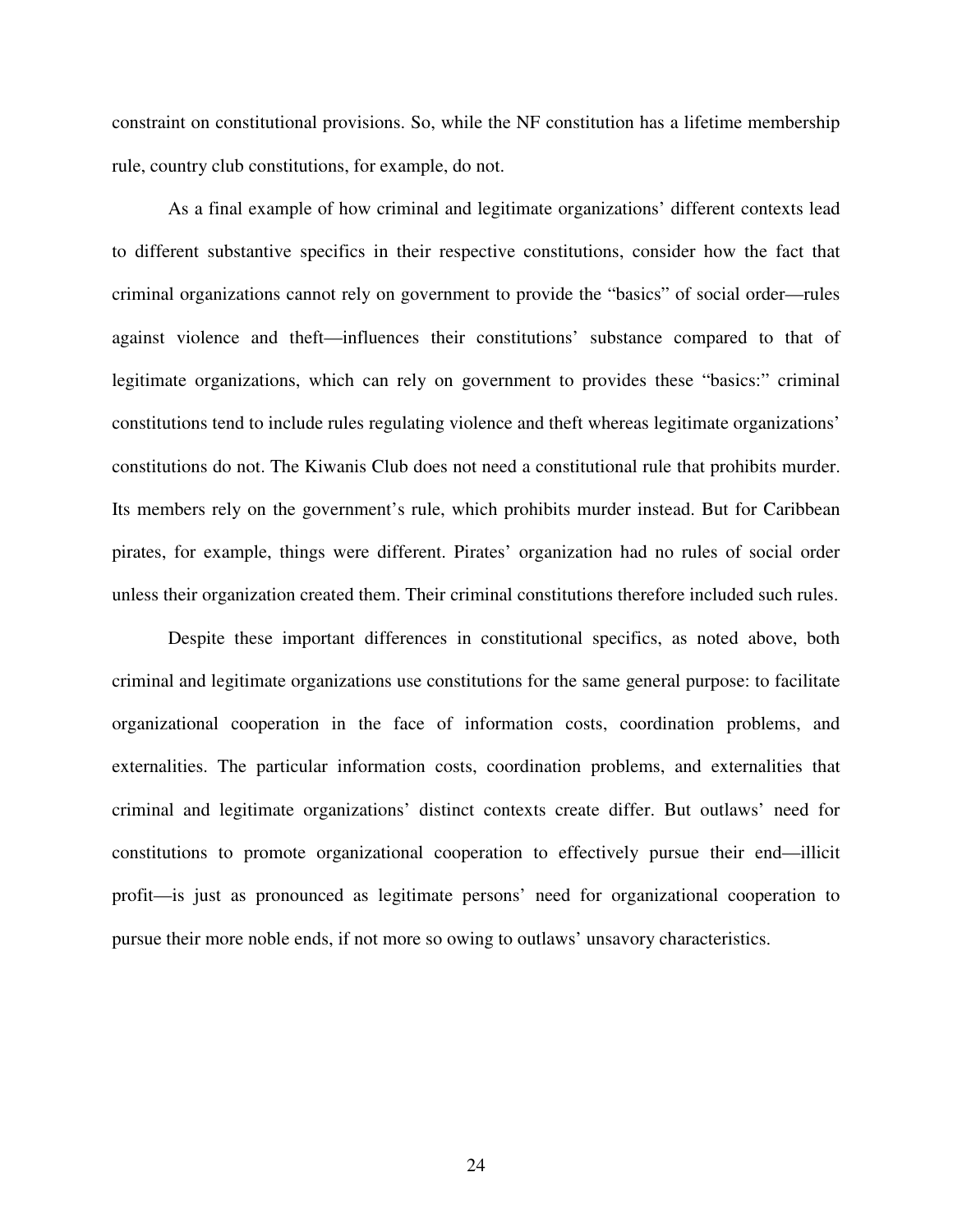# **Appendix**

This Appendix reproduces the constitutions of Captain Bartholomew Robert's pirate crew and La Nuestra Familia prison gang. The former constitution is contained in the  $18<sup>th</sup>$ -century pirate chronicler Captain Charles Johnson's (1726-28 [1999]) book, *A General History of the Pyrates*. The latter constitution is contained in Nina Fuentes' (2006) *The Rise and Fall of the Nuestra Familia*.

 Each component of these constitutions has been coded (in parenthesis) to identify its function in terms of the theory of criminal constitutions that this paper presents. (1) indicates that a provision relates to the common knowledge function of criminal constitutions. (2) indicates that a provision limits behavior within organizations that may be individually beneficial but harmful to the organization. (3) indicates that a provision provides information about misconduct and/or mechanisms for enforcement. A constitutional provision can perform multiple purposes, so many of the provisions have been coded for multiple functions.

### **The Constitution of Captain Bartholomew Roberts' Pirate Crew**

I. Every Man has a Vote in the Affairs of Moment; has equal Title to the fresh Provisions, or strong Liquors, at any Time seized, and may use them at Pleasure, unless a Scarcity make it necessary, for the Good of all, to vote a Retrenchment. (1, 3)

II. Every Man to be called fairly in Turn, by List, on board of Prizes, because, (over and above their proper Share) they were on these Occasions allowed a Shift of Cloaths: But if they defrauded the Company to the Value of a Dollar, in Plate, Jewels, or Money, Marooning was their Punishment. If the Robbery was only betwixt one another, they contented themselves with slitting the Ears and Nose of him that was Guilty, and set him on Shore, not in an uninhabited Place, but somewhere, where he was sure to encounter Hardships. (1, 3)

III. No person to Game at Cards or Dice for Money. (2)

IV. The Lights and Candles to be put out at eight a-Clock at Night: If any of the Crew, after that Hour, still remained enclined for Drinking, they were to do it on the open Deck. (2)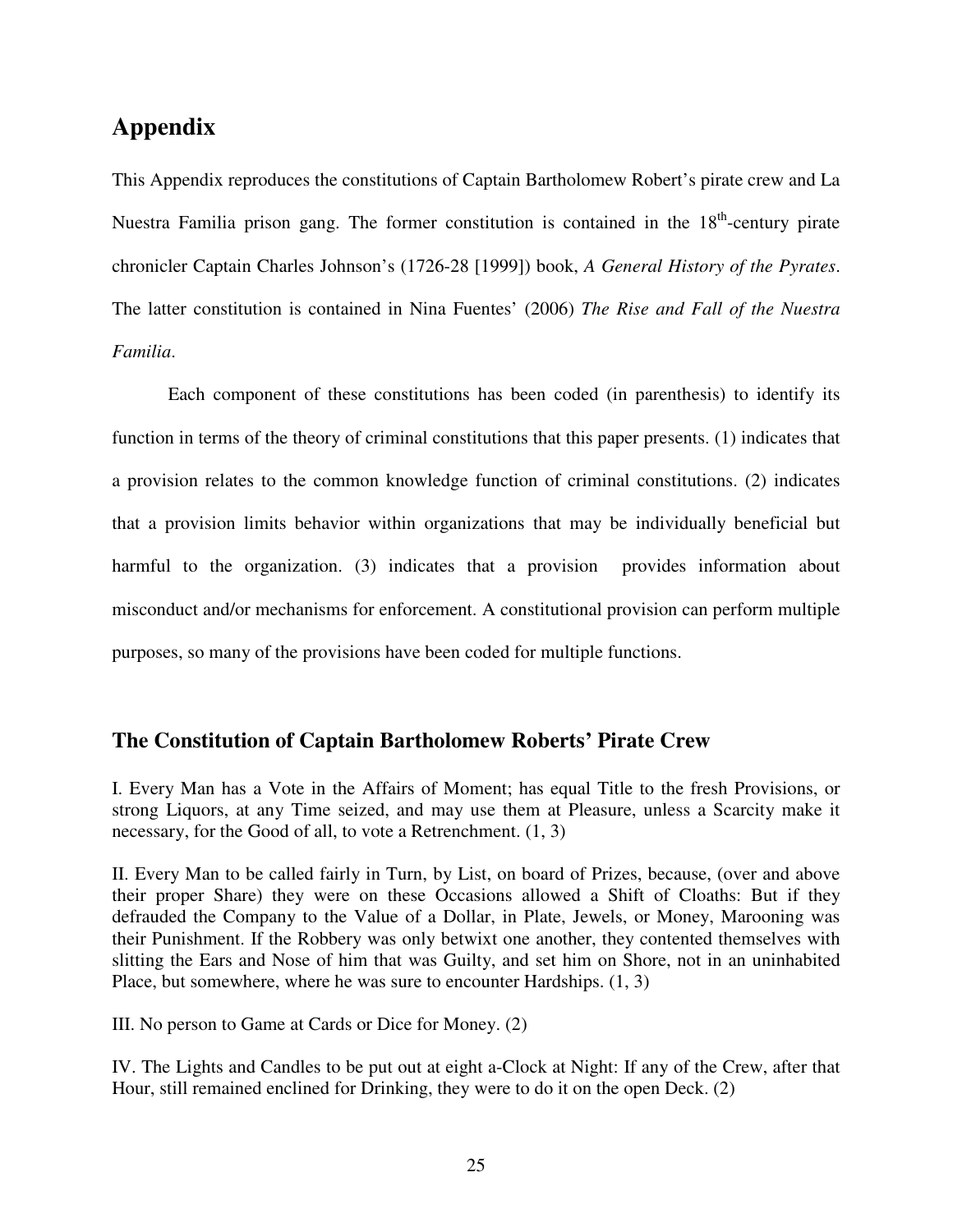V. To keep their Piece, Pistols, and Cutlash clean, and fit for Service. (2)

VI. No Boy or Woman to be allowed amongst them. If any Man were found seducing any of the latter Sex, and carry'd her to Sea, disguised, he was to suffer Death. (2)

VII. To Desert the Ship, or their Quarters in Battle, was punished with Death or Marooning. (3)

VIII. No striking one another on board, but every Man's Quarrels to be ended on Shore, at Sword and Pistol. (2)

IX. No Man to talk of breaking up their Way of Living, till each shared a 1000 l. If in order to this, any Man should lose a Limb, or become a Cripple in their Service, he was to have 800 Dollars, out of the public Stock, and for lesser Hurts, proportionately. (2)

X. The Captain and Quarter-Master to receive two Shares of a Prize; the Master, Boatswain, and Gunner, one Share and a half, and other Officers one and a Quarter. (1)

XI. The Musicians to have Rest on the Sabbath Day, but the other six Days and Nights, none without special Favour. (3)

### **The Supreme Power Structure of Nuestra Familia**

#### **Article 1: Supreme Commander**

Section I. The Nuestro General (NG) is the supreme power in the organization known as La Nuestra Familia. His power shall have no limit (within Art. I, II, III). Solely he can declare war for the entire O and once in a state of war, peace shall not prevail until the announcement from the NG. (1, 3)

Section II. NG will be automatically released from any duties and responsibilities upon receiving a date of one year or less. (1)

Section III. NG will be a seasoned experienced warrior. This qualification is mandatory in order to hold this high office. When the time comes for the NG to pick a successor, he will do so from the ranks of commanders at his disposal.  $(1, 3)$ 

Section III (a). In case of emergency and the NG is downed, the captain at the *pinta* will take over and automatically declare war until the first captain can automatically assume the rank of NG. In this emergency, the home captain will have no power to appoint or replace any or all positions in the high command of La Nuestra Familia. (1, 3)

Section IV. NG has the power, in the state of war conditions (as regards to structure), to appoint captains. In peace time, he will retain the power to discharge any commander that is negligent in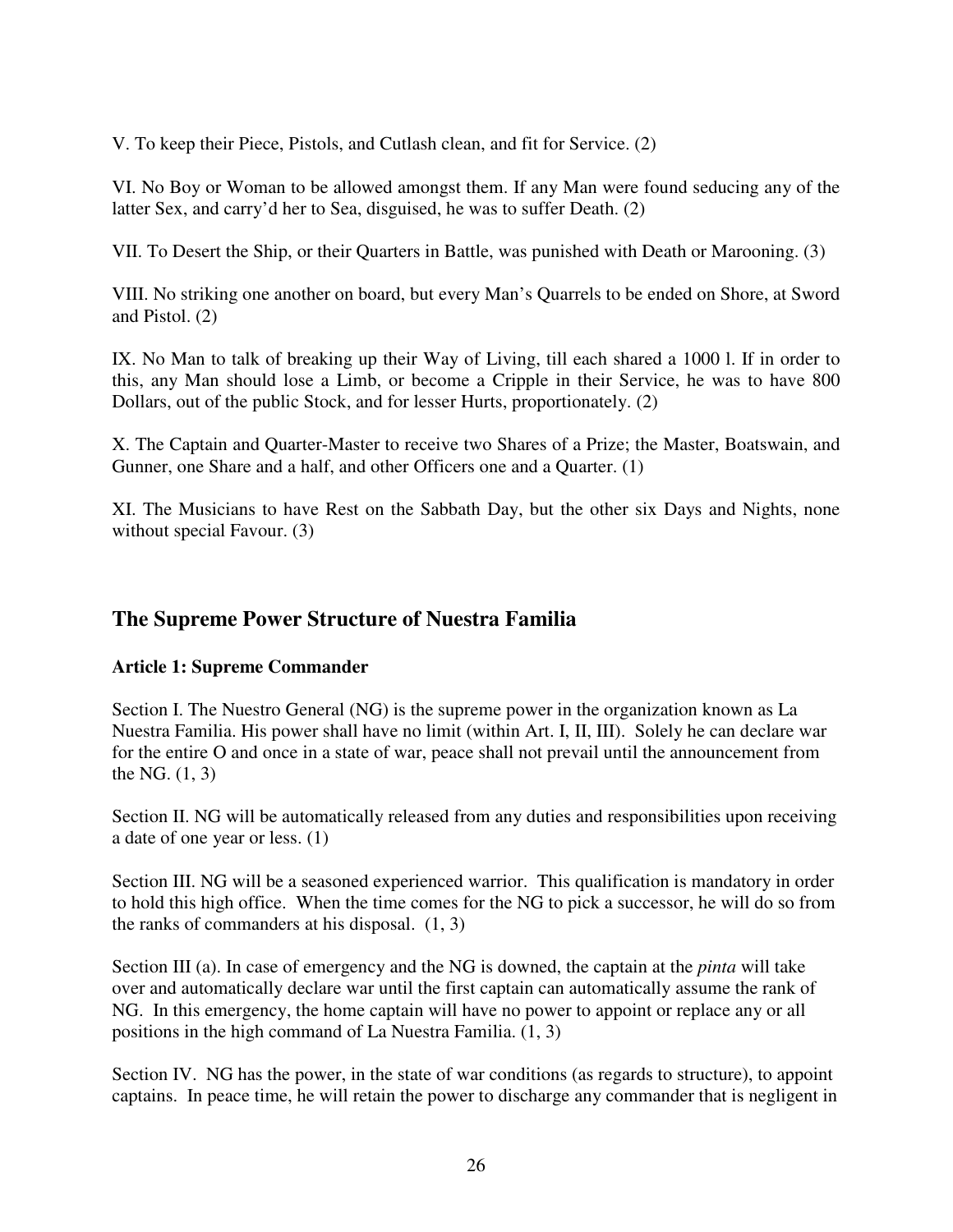the functions of his position; however, he will relinquish his power to appoint captains if the *familia* where the captain has been discharged has no reserve captain to take command. The *familia* body of said disposed captain will elect a successor. (3)

Section IV (a). A discharged commander will lose his rank of captain and said authority of that rank. (1, 3)

Section V. Only applies in time of peace [sic]. (1)

Section V (a). NG, upon receiving a complaint from one of his *soldados* that the authority of which he is under is unjustly using their power over him due to personal conflict, he (NG) will appoint a committee of no less than three *soldados* from that particular clan to investigate said charges, and each is to report to the NG. (3)

Section VI. NG will always keep in touch with all familianos leaving to the streets, until a branch in union of La Nuestra Familia is established. (2)

Section VII. NG can have as many as ten (10) active commanders at one time. He will grade them as  $1<sup>st</sup>$ ,  $2<sup>nd</sup>$ ,  $3<sup>rd</sup>$ , and so on according to their leadership abilities and their overall foresight. (1)

Section VIII. NG will appoint a first captain or commander who will be his successor, and if the NG becomes incommunicado, the first captain of the Nuestra Familia will have the responsibility to see that every captain of said O works and governs within this constitution. (1, 3)

Section IX. The successor only applies as far as the first captain is concerned. The NG has the right to select the first captain. (1, 3)

### **Article I (a). Discharge of all duties from NG.**

Section I. NG may be impeached from office where it is the opinion of all commanders holding office at that time that he isn't working in the best interest of the organization. This can be derived from a petition or document with signatures in each captain's own writing. (3)

Section II. Upon receiving the document, the NG will automatically lose all power, but he may challenge the legality of the signatures, in which case a *soldado* will be appointed by the body to write to the captains and verify their votes. (3)

Section III. Upon confirmation of a discharge of the NG, he will lose all rank, power, and the successor will move into that position. (3)

#### **Article II. Objectives and bylaws of Nuestra Familia**

Section I. The primary purpose and goals of this O is for the betterment of its members and the building up of this O on the outside into a strong and self-supporting *familia*. (1)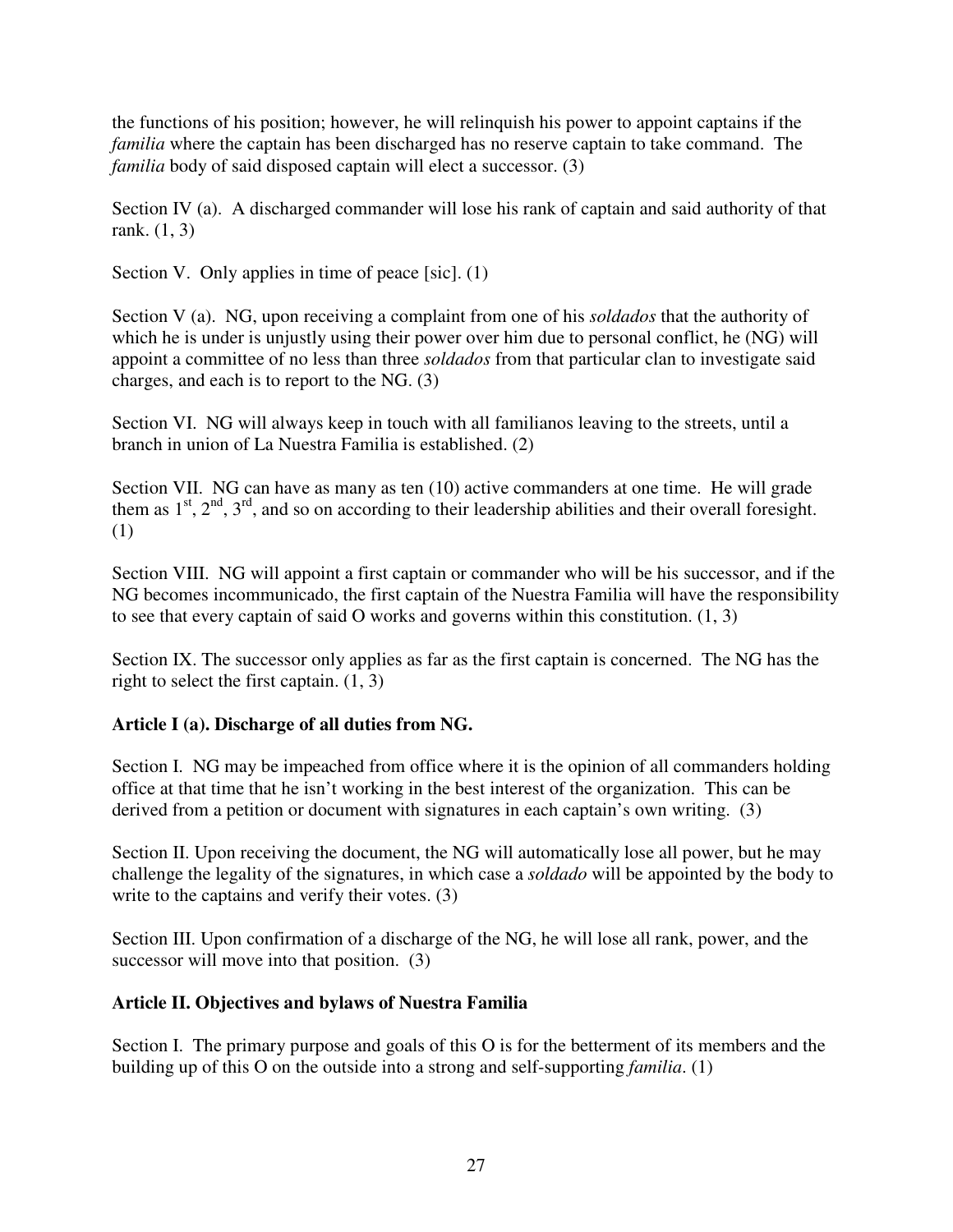Section II. All members will work solely for this objective and will put all personal goals and feelings aside until said fulfillment is accomplished. (1)

Section III. A familianos will not be released from his obligation towards the O because he is released from prison, but will work twice as hard to see that a *familia* is established and works in hand with the O already established behind the walls (*pinta*). (1)

Section IV. A familianos will remain a member until death or otherwise discharged from the O. He will always be subject to put the best interest of the O first and always above everything else, in prison or out.  $(1, 3)$ 

Section V. An automatic death sentence will be put on a familianos that turns coward, traitor or deserter. Under no other circumstances will a brother *familiano* be responsible for spilling the blood of another *familiano*. To do so will be considered an act of treason. (1, 3)

Section VI. In order for (Art. II, Sec. V) to be invoked, the regimental governing body will hold a vote amongst themselves and pass sentence. Majority rules. In the case of a tie vote, the decision will lie with the captain, and his decision shall be final. (3)

Section VII. All present familianos in said O La Nuestra Familia acknowledge said constitution upon reading it and will be held accountable for his actions if said constitution is not followed. (1)

### **Article III. Regimental Captains**

Section I. A captain is the regimental commander of La Nuestra Familia and holds the rank just below el NG. Their responsibilities are to lead and direct La Familia regiments under his care to successfully accomplish the goals set forth in (Art. I, Sec. V). (1, 3)

Section II. For this purpose, he (captain) shall have the choice of selecting his own lieutenants (*tenientes*) and shall have the power to dismiss the lieutenant if he (captain) feels that they are not accepting or handling their responsibilities of leadership. In times of peace, a dismissed lieutenant has the option to invoke (Art. I, Sec. V). (1, 3)

Section III. Due to circumstances beyond our control, it may be that there will be more than one captain in a regiment at the same time. If a captain is transferred from a *familia* regiment to another where there is already a captain, the captain with the highest rank will take command, and the others will be in reserve according to their ranks. (1, 2, 3)

Section IV (a). A captain will have a grade rating of  $1<sup>st</sup>$ ,  $2<sup>nd</sup>$ ,  $3<sup>rd</sup>$  and so forth, as (Art. III, Sec. III) can be invoked. Also, the lower the numbered rating, the greater their authority. No captain can override or contradict the orders of a higher-ranking commander without direction of Nuestra Familia's NG. (1, 3)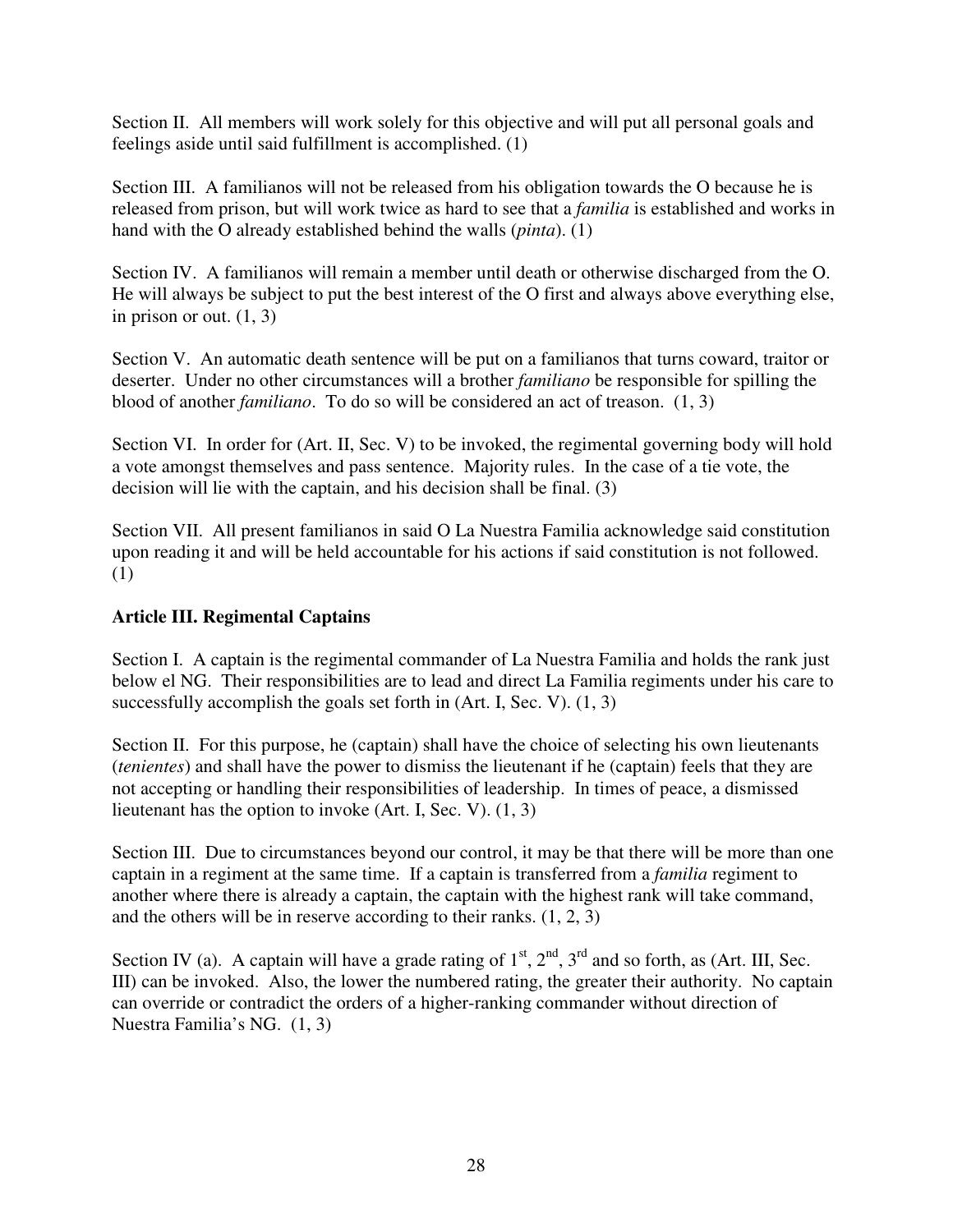Section IV (b). All other captains in a regiment other than the governing captain will be classified as reserves and will act as advisors, although they will not have any powers as to the running of the regiment. (1, 3)

Section V. There shall never be more than ten (10) captains in the O at any time. This includes reserves. If there are already ten captains in the O and a regiment is without a captain or commander due to (Art. III, Sec. III), the  $1<sup>st</sup>$  lieutenant will run the *familia* (regiment) temporarily until a commander arrives or there is an opening in the ranks of captain. (1, 3)

Section VI. The reserve captains will only take power if the governing one is downed or discharged by the NG. It will be the duty of the governing commander to take and show him the internal functions of the regiment in order that the reserve captain will be qualified to govern the regiment if need arrives. (1, 3)

Section VII. All captains will hold equal rank and therefore one cannot order the other, except under (Art. III, Sec. III), or where the reserve captain is hindering the rules and orders that the governing captain has set forth efficiently running the *familia* (regiment). In that case, the reserve captain will cease to interfere or he will be brought before the NG. (1, 2, 3)

Section VIII. The reserve captain only has as much power as the governing commander wants bestowed on him and not more. The *familia* body, should at all times know the structure of the reserve captain. (1, 3)

Section IX. In time of war, the captain is only answerable to the NG, and no *soldado* shall question the orders set forth by him personally or one of his *tenientes*. To question said orders could be a treasonable act, as outlined in (Art. I, II, Sec. V), depending on the seriousness of the offense, which will lie with the captain to determine. (1, 2, 3)

Section X. In time of peace, as in time of war, a captain is answerable to the NG; however, in time of peace, if a familianos *soldado* feels that the power or powers of the structure in the regiment is misusing their appointed authority against him due to conflicting personalities, he has a right as an honorable member of this O to appeal to the supreme commander NG, as per (Art. I, Sec. V). (3)

Section XI. The commander shall be responsible for the welfare and lives the *soldados* under his command at all times, and there shall be no suicidal missions ordered by a commander. A suicidal mission shall be translated as an act where the *soldado* has no chance of survival. (3)

Section XII. Home captain where NG has his headquarters shall be held responsible if anything should happen to the NG. It will be the duty of the captain to personally see that two of his best warriors be with the NG whenever possible. If the NG is downed, the captain will be stripped of all rank after the state of war is over (Art. I, Sec. III a). (3)

#### **Article IV. Functions and qualities of a lieutenant**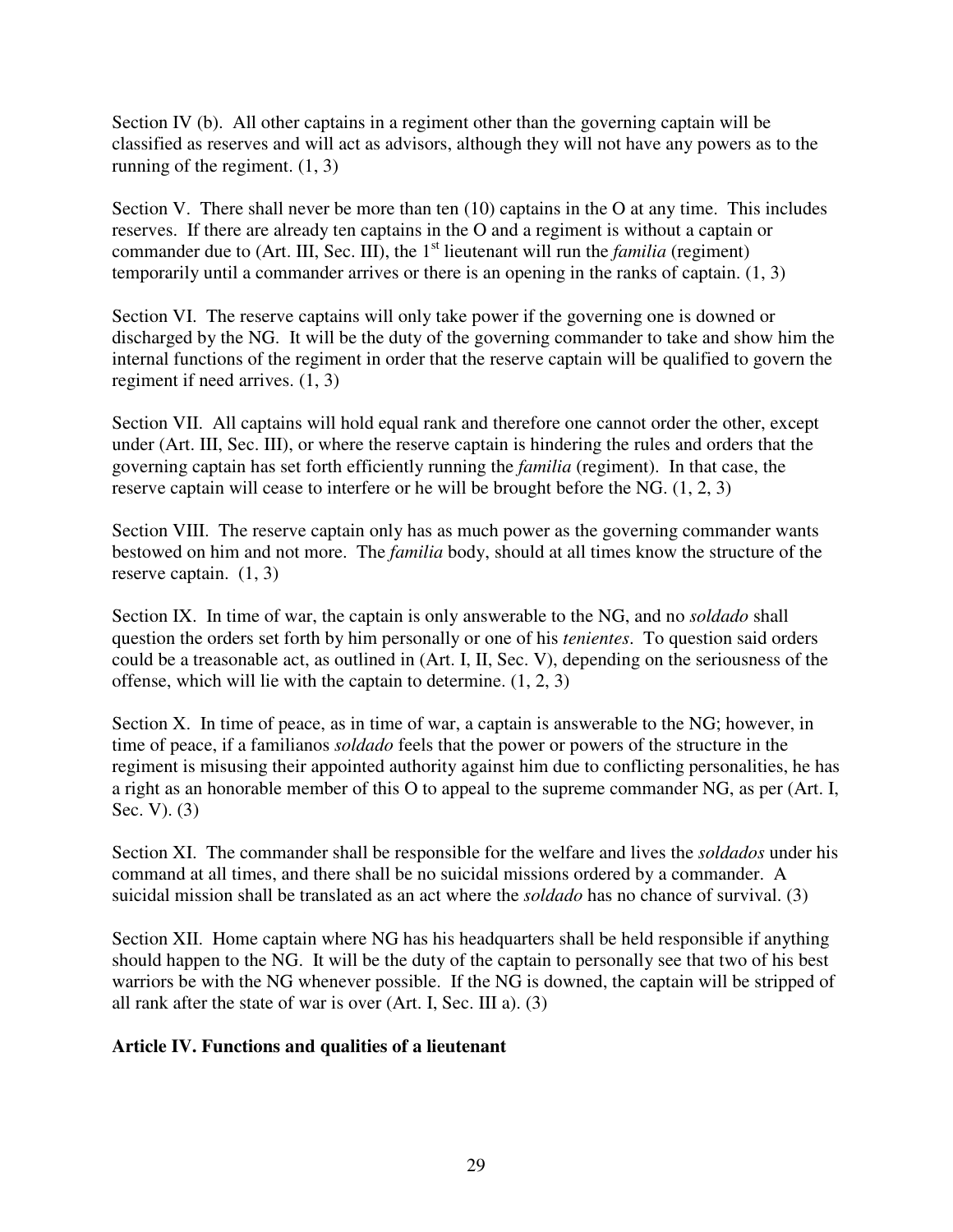Section I. A lieutenant is third in the power ladder of La Nuestra Familia, he is under the captain. He's the representative of La Nuestra Familia, as he will be in contact with familianos at all times and, therefore, he should at all times set a good example for the *soldados* to follow. (1)

Section II (a). While in a state of war, and the arms quota drops below the specified requirement, it shall be first priority of the lieutenant to restore to restore to par as outlined in (Art. V, Sec. II) [sic]. (1, 2, 3)

Section III. Each lieutenant shall have a certain number of *soldados* assigned to him. He shall be responsible for their schooling and basic needs and conduct. (1, 3)

Section III (a). Whenever one or all of his *soldados* goes into combat with any of the enemies of La Nuestra Familia, he (lieutenant) shall present the captain with a full report of what occurred.  $(1, 3)$ 

Section IV. The lieutenants shall have ratings of  $1<sup>st</sup>, 2<sup>nd</sup>, 3<sup>rd</sup>$ . This rating shall be given to them by the captain according to their experience and leadership abilities. (1, 3)

Section V. It shall be the duties of the lieutenants to keep a record of all known names and numbers of La Nuestra Familia. Each day, he shall check all new arrivals who entered his territory against his record book and make a report to his captain. (1)

Section V (a). All lieutenants shall question all new familianos assigned to him for information as to unknown enemies of La Nuestra Familia. New information shall go into the record book and whenever one of his *soldados* is transferred to another *pinta*, a copy of the record book shall be sent with the *soldado*. (1)

Section V (b). It shall be the responsibility of the lieutenant to inform the captain of the departure of his *soldados* in order that the *familia* of the other regiment can be informed. (1, 2)

### **Article V. Familiano Soldado**

Section I. All requests for membership into this O shall be made to the captain. Any member can make such a request for any individual providing such requesting *familiano* is will to accept full responsibility for said individual. (1, 2)

Section II. Final decision for membership shall not be made until 30 days have elapsed from such a request, and the governing body of the regiment must approve the request for any new membership. (1, 2)

Section III. No applicant will be considered for membership if he (applicant) misrepresents his qualifications. Also, once a member and *soldado* misrepresents his actions in battle for the benefit of making his actions seem more valorous, he will be subject to be disqualified under (Art. II, Sec. V b), a minor offense, or (Art. I, Sec. V), expelled from the O, depending upon the circumstances and seriousness of the lie. (1, 2)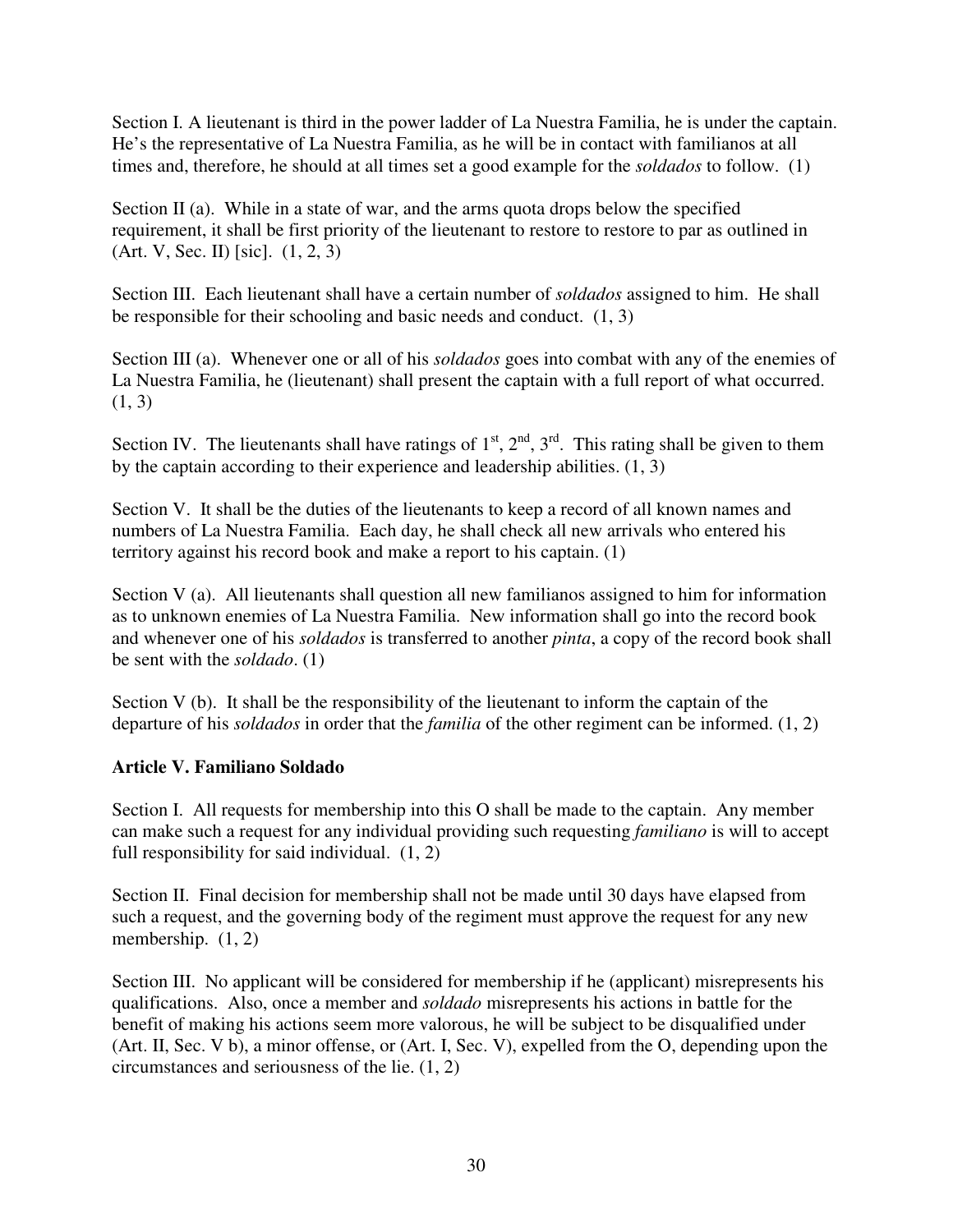Section IV. Membership of this O shall be restricted only to those of Latin extraction. No maximum or minimum shall be invoked by this constitution in so far as membership in this O is concerned; however, such limitations may be established by NG as to be necessary to maintain proper control, although others of other extractions (races) will be considered with the consent of both the captain and the NG.  $(1, 2)$ 

### **Article VI. Discipline and Conduct.**

Section I. The regimental captains shall pass sentence for all minor infractions of conduct. In time of war, there will be no appeal to NG.  $(1, 3)$ 

Section II. Punishment shall be administered by the regimental lieutenant (Art. IV, Sec. III) or by the regiment as a whole, when ordered by the *familia* commander. (1, 3)

Section III. All familianos shall be subject to disciplinary action or immediate expulsion from this O (Art. II, Sec. V). In the case of misconduct or behavior unbecoming of a member, said conditions shall prevail with regards to the individual towards another member, the O as a whole, or his superiors. (1, 2, 3)

Section IV. Under no conditions will there be fighting between familianos. To do so will bring on disciplinary action and if blood is spilled, it will result in the expulsion of one or all parties involved (Art II, Sec V). (1, 2)

Section V. No member of this O shall put material things, whether it be drugs, money, women, or punks (as related to the *pinta*) before the best interest of La Nuestra Familia or a familianos.  $(1, 2)$ 

Section V (a). No *familiano* shall lie about his position in La Nuestra Familia nor when discussing familianos business to a superior or a brother member. There shall be no lying or giving false impressions. (1, 2)

Section VI. It is the sacred duty of a familianos *guerrero* to do battle for La Nuestra Familia, and no *soldado* should feel that because he fought for his O that he is entitled to special privileges. All that matters is that you as a *guerrero* of La Nuestra Familia are living up to your responsibilities. Remember that a true *guerrero* does not need to boast of his accomplishments.  $(1, 2)$ 

Section VII. Under no circumstances is any of this constitution to be altered without notification of el NG and one third of his captain's staff, nor shall a *familiano* or familianos regiment put their own interpretations upon said constitution. It is to be read in its entirety. All sections that relate to one concept are to be read as such. (1, 2)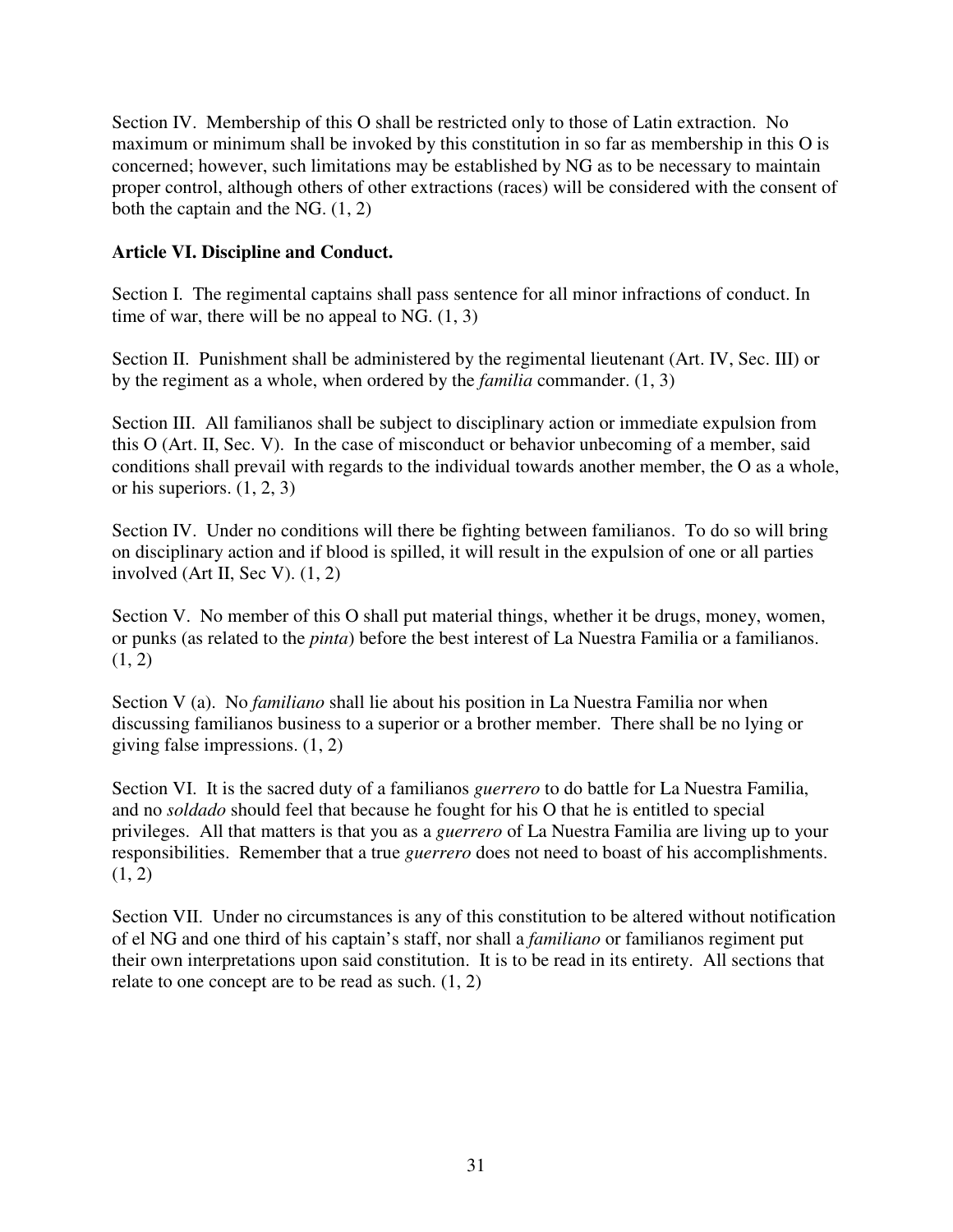## **References**

- Anderson, Annelise. 1979. *The Business of Organized Crime: A Cosa Nostra Family*. Palo Alto, CA: The Hoover Institution.
- Anderson, David A. 1999. "The Aggregate Burden of Crime" *Journal of Law and Economics* 42(2): 611-642.
- Arlacchi, Pino. 1988. *Mafia Business: The Mafia Ethic and the Spirit of Capitalism.* Oxford: Oxford University Press.
- Becker, Gary S. 1968. "Crime and Punishment: An Economic Approach" *Journal of Political Economy* 76(2): 169-217.
- Benson, Bruce. 1990. *The Enterprise of Law: Justice without the State*. San Francisco, CA: Pacific Research Institute for Public Policy.
- California Department of Justice. 2003. *Organized Crime in California: Annual Report to the California Legislature 2003*.
- Chang, Juin-Jen, Huei-Chung Lu, and Mingshen Chen. 2005. "Organized Crime or Individual Crime: Endogenous Size of a Criminal Organization and the Optimal Law Enforcement" *Economic Inquiry* 43(3): 661-675.
- Dick, Andrew R. 1995. "When Does Organized Crime Pay? A Transaction Cost Analysis" *International Review of Law and Economics* 15(1): 25-45.
- DiIulio, John J., Jr. 1996. "Help Wanted: Economists, Crime and Public Policy" *Journal of Economic Perspectives* 10(1): 3-24
- Downing, Clement. 1737. *A Compendious History of the Indian Wars*. London: Printed for T. Cooper.

Ellickson, Robert C. 2005. *Order without Law: How Neighbors Settle Disputes*. Cambridge,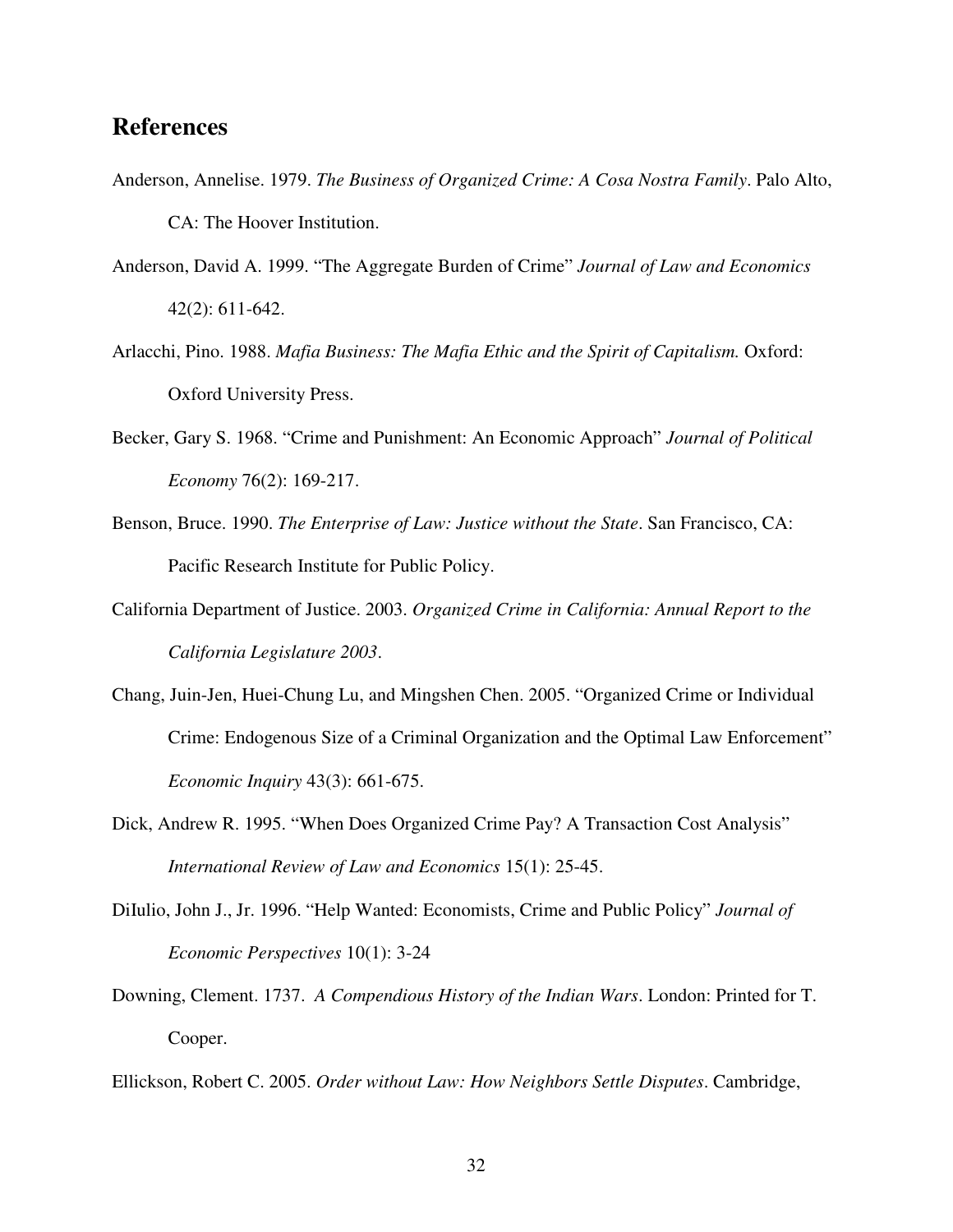MA: Harvard University Press.

- Fiorentini, Gianluca, and Sam Peltzman, eds. 1995. *The Economics of Organised Crime*. Cambridge, UK: Cambridge University Press.
- Federal Bureau of Investigation. 2008. Freedom of Information and Privacy Acts Subject file: La Nuestra Familia

http://foia.fbi.gov/filelink.html?file=/lanuestrafamily/lanuestrafamily\_part01.pdf.

- Fuentes, Nina. 2006. *The Rise and Fall of the Nuestra Familia*. Jefferson, WI: Know Gangs Publishing.
- Gambetta, Diego. 1993. *The Sicilian Mafia: The Business of Private Protection.* Cambridge, MA: Harvard University Press.
- Gambetta, Diego. 1994. "Inscrutable Markets" *Rationality and Society* 6(3): 353-368.
- Gambetta, Deigo. 2009. *Codes of the Underworld: How Criminals Communicate*. Princeton: Princeton University Press.
- Garoupa, Nuno. 2000. "The Economics of Organized Crime and Optimal Law Enforcement" *Economic Inquiry* 38(2): 278–88.
- Glaeser, Edward L., Bruce Sacerdote, and Jose A. Scheinkman. 1996. "Crime and Social Interactions" *Quarterly Journal of Economics* 111(2): 507-548.
- Jankowski, Martin Sanchez. 1991. *Islands in the Streets: Gangs and American Urban Society*. Berkeley: University of California Press.
- Jennings, William. 1984. "A Note on the Economics of Organized Crime" *Eastern Economic Journal* 10(3): 315–21.

Johnson, Charles. [1726–28] 1999. *A General History of the Pyrates, From Their First Rise and*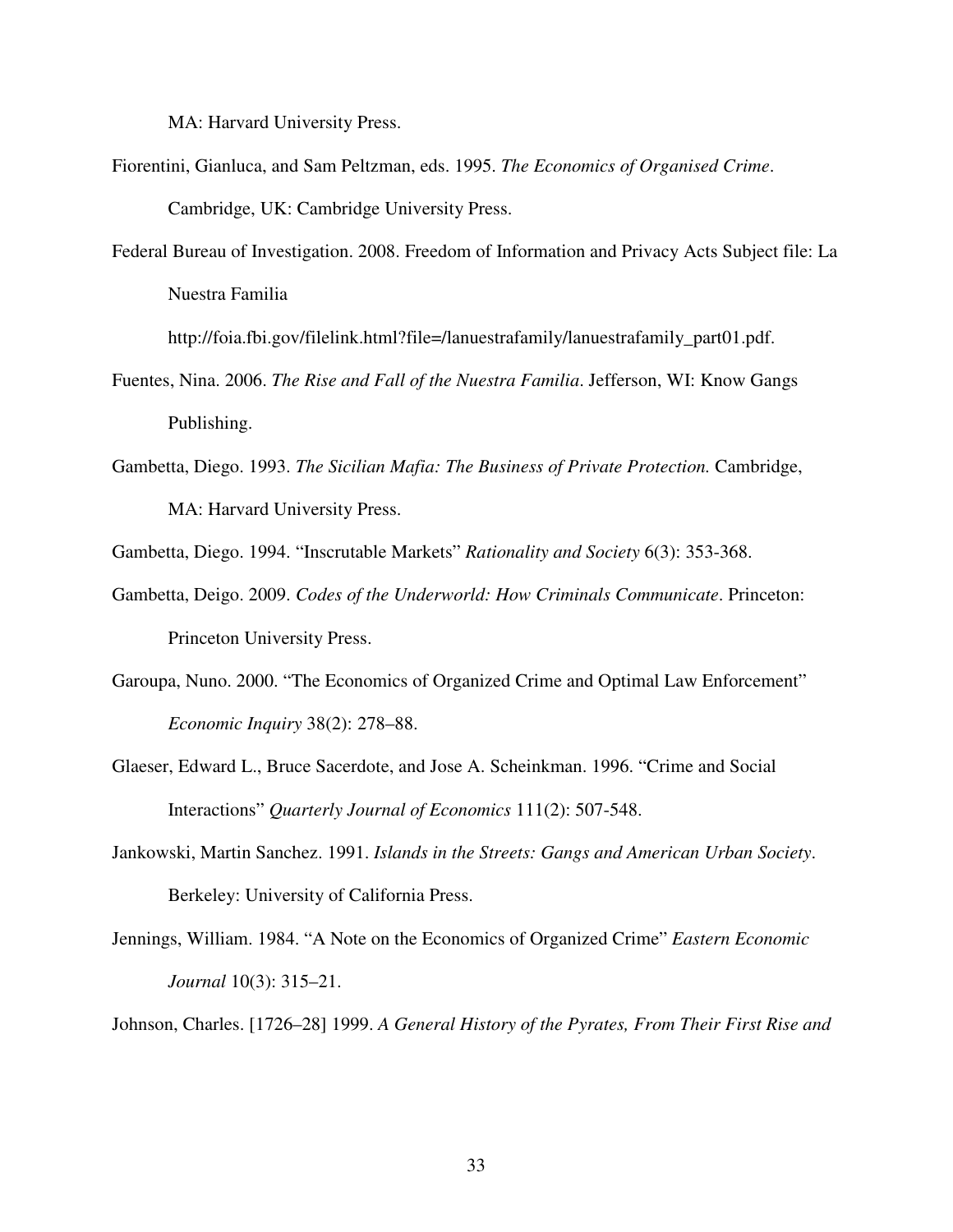*Settlement in the Island of Providence, to the Present Time*. Edited by Manuel Schonhorn. New York: Dover.

- Kaminski, Marek. 2004. *Games Prisoners Play: The Tragicomic Worlds of Polish Prison*. New Jersey: Princeton University Press.
- Kinkor, Kenneth. 2001. "Black Men under the Black Flag." In C.R. Pennell, *Bandits at Sea: A Pirates Reader*. New York: New York University Press.
- Knox, George W. 2004. "The Melanics: A Gang Profile Analysis" in George W. Knox, *Gang Profiles: An Analogy.* Peotone, IL: New Chicago School Press.

Knox, George W. 2006. *An Introduction to Gangs*. Peotone, IL: New Chicago School Press.

Konrad, Kai A. and Stergios Skaperdas. 1997. "Credible Threats in Extortion" *Journal of Economic Behavior and Organization* 33(1): 23-39.

Konrad, Kai, and Stergios Skaperdas. 1998. "Extortion" *Economica* 65(260): 461–77.

- Leeson, Peter T. 2007a. "An-*arrgh*-chy: The Law and Economics of Pirate Organization." *Journal of Political Economy* 115(6): 1049-1094.
- Leeson, Peter T. 2007b. "Trading with Bandits" *Journal of Law and Economics* 50(2) 2007: 303- 321.
- Leeson, Peter T. 2007c. "Efficient Anarchy" *Public Choice* 130(1-2): 41-53.
- Leeson, Peter T. 2007d. "Better Off Stateless: Somalia Before and After Government Collapse" *Journal of Comparative Economics* 35(4): 689-710.
- Leeson, Peter T. 2008. "Social Distance and Self-Enforcing Exchange" *Journal of Legal Studies* 37(1): 161-188.
- Leeson, Peter T. 2009a. "The Calculus of Piratical Consent: The Myth of the Myth of Social Contract" *Public Choice* 139(3-4): 443-459.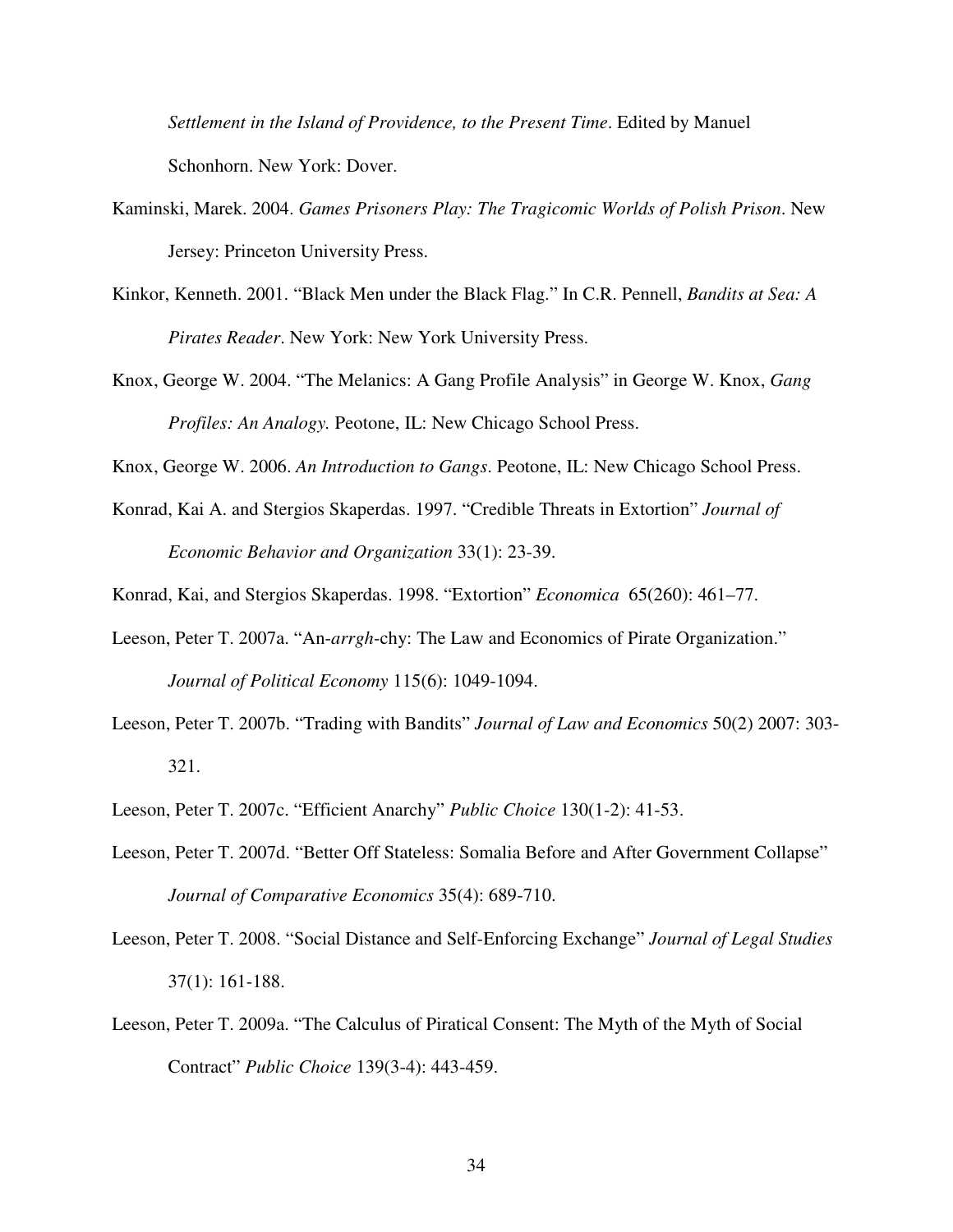- Leeson, Peter T. 2009b. *The Invisible Hook: The Hidden Economics of Pirates*. Princeton: Princeton University Press.
- Leeson, Peter T. 2009c. "Rational Choice, Round Robin, and Rebellion: An Institutional Solution to the Problems of Revolution." *Journal of Economic Behavior and Organization*, forthcoming.
- Leeson, Peter T. 2009d. "The Invisible Hook: The Law and Economics of Pirate Tolerance." *New York University Journal of Law and Liberty* 4(2) 139-171.

Leeson, Peter T. 2009e. "The Laws of Lawlessness" *Journal of Legal Studies* 38(2): 471-503.

- Leeson, Peter T. and Douglas B. Rogers. 2009. "Organizing Crime." Mimeo.
- Levitt, Steven D. 1998. "Juvenile Crime and Punishment" *Journal of Political Economy* 106(6): 1156-1185.
- Levitt, Steven D. 2004. "Understanding Why Crime Fell in the 1990s: Four Factors that Explain the Decline and Six That Do Not" *Journal of Economic Perspectives* 18(1): 163-190.
- Lewis, George. 1980. "Social Groupings in Organized Crime: The Case of La Nuestra Familia" *Deviant Behavior: An Interdisciplinary Journal* 1(2): 129–143.
- Lubrano, Alfred. 2007. "Unconventional Wisdom: Get Real Rules for American Mobsters" *The Philadelphia Inquirer*, November 17, E1.
- Marx, Jennifer G. 1996. "The Golden Age of Piracy," In David Cordingly, ed., *Pirates: Terror on the High Seas—From the Caribbean to the South China Sea*. Atlanta: Turner Publishing.
- Miron, Jeffrey A. and Jeffrey Zweibel. 1995. "The Economic Case Against Drug Prohibition" *Journal of Economic Perspectives* 9(4): 175-192.

Morales, Gabriel C. 2008. *La Familia – The Family: Prison Gangs in America*. San Antonio,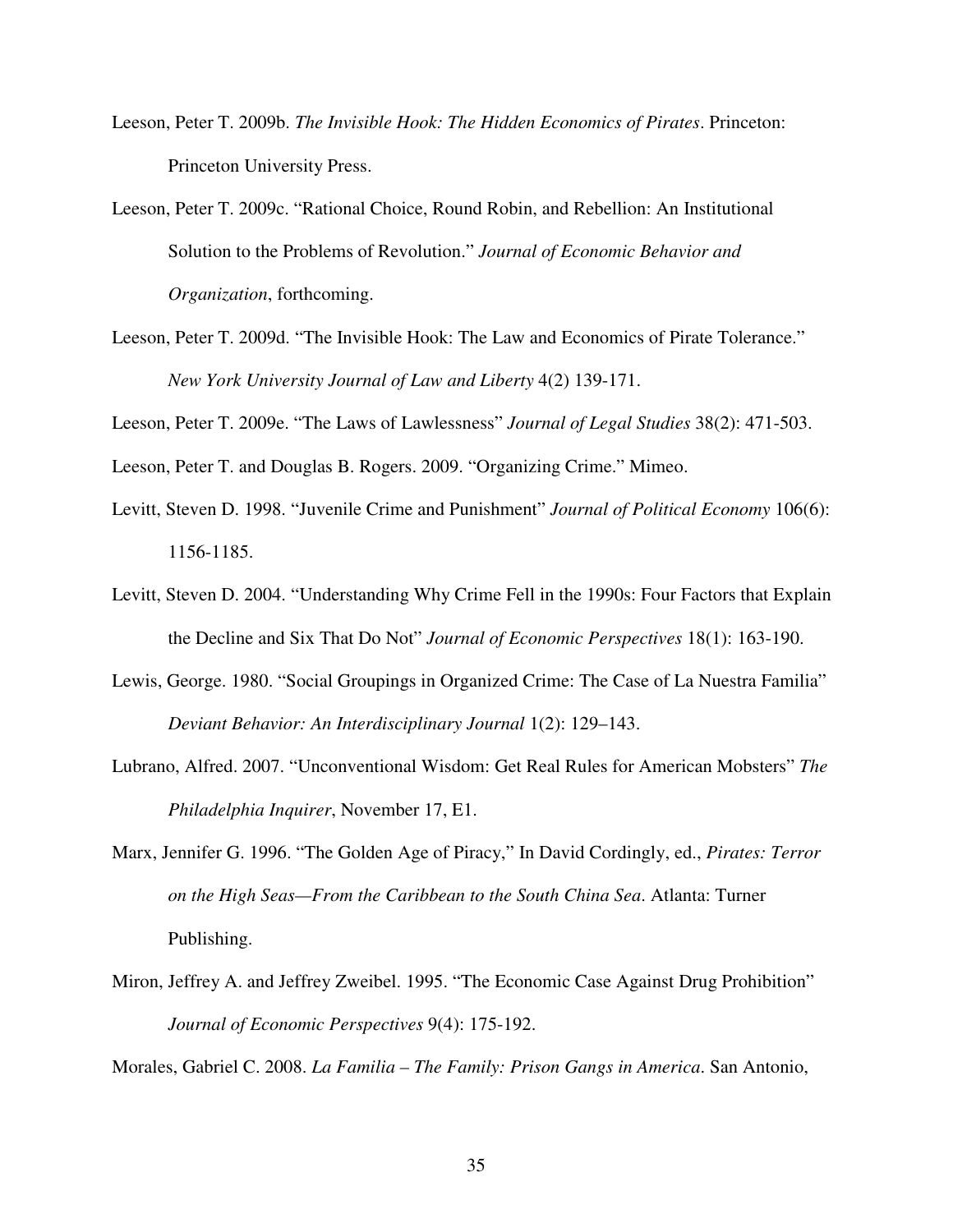#### TX: Mungia Printers

Pinkerton v. United States. 1946. 328 U.S. 640.

- Rediker, Marcus. 1987. *Between the Devil and the Deep Blue Sea: Merchant Seamen, Pirates and the Anglo-American Maritime World, 1700–1750*. Cambridge: Cambridge University Press.
- Reuter, Peter. 1985. *Disorganized Crime: The Economics of the Visible Hand.* Cambridge: MIT Press.
- Reynolds, Julia. 2008. "Gang Leader Took Unusual Route to the Top." Monterey County Herald, February 10.
- Schaeffer, Emily C. 2008. "Remittances and Reputations of Hawala Money Transfer Systems: Self-Enforcing Exchange on an International Scale" *Journal of Private Enterprise* 24(1): 95-117.
- Skaperdas, Stergios. 2001. "The Political Economy of Organized Crime: Providing Protection when the State does Not," *Economics of Governance* 2(3): 173–202.
- Skarbek, David B. 2008. "Putting the 'Con' into Constitutions: The Economics of Prison Gangs" *Journal of Law, Economics, & Organization*, forthcoming.
- Smith, Alastair and Federico Varese. 2001. "Payment, Protection, and Punishment: The Role of Information and Reputation in the Mafia" *Rationality & Society* 13(3): 349-393.
- Sobel, Russell, and Brian Osoba. 2009. "Youth Gangs as Pseudo-Governments: Implications for Violent Crime" *Southern Economics Journal*. 75(4): 996-1018
- Stringham, Edward. ed. 2007. *Anarchy and the Law: The Political Economy of Choice*. Oakland, CA: Independent Institute.